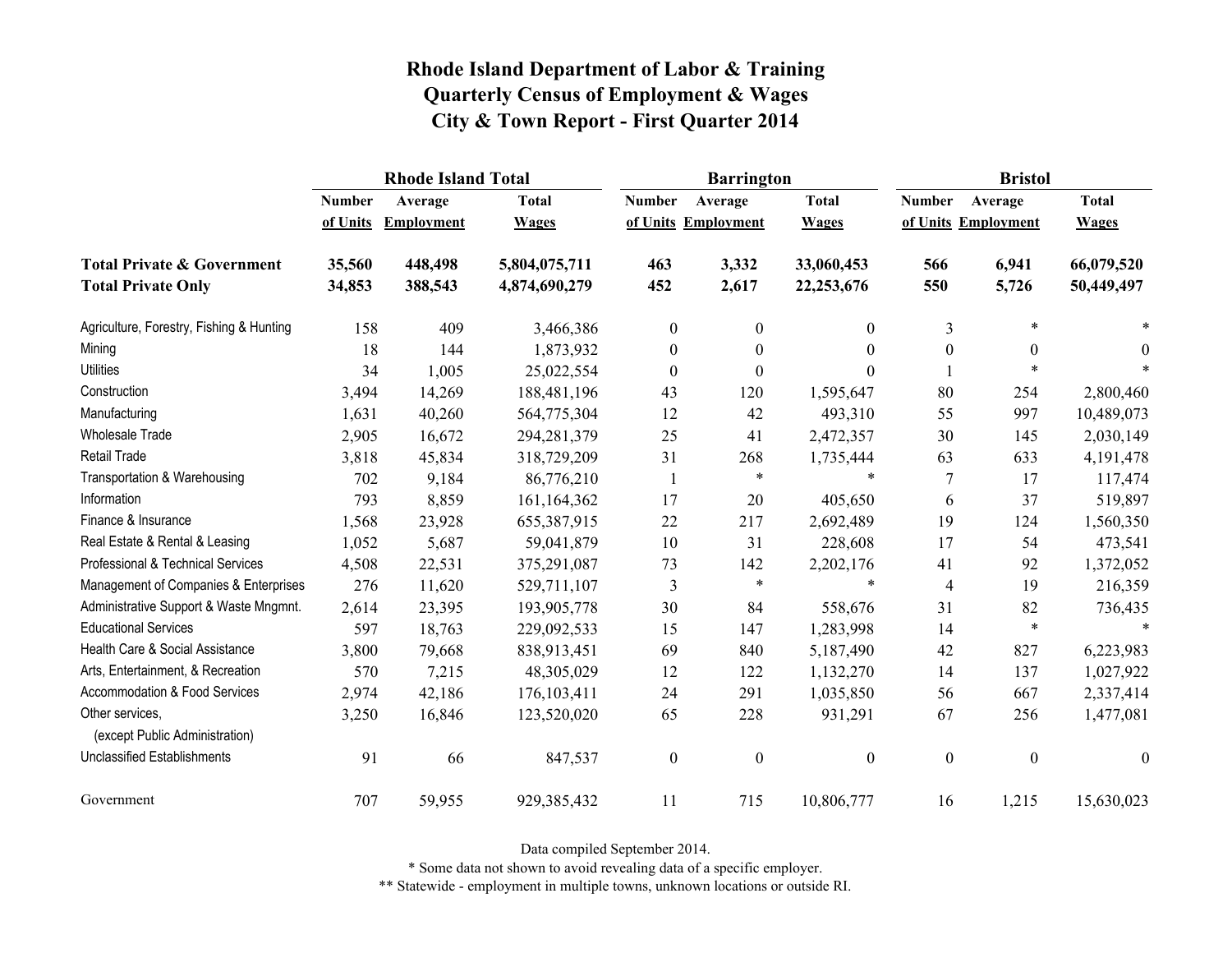|                                                   | <b>Burrillville</b> |                     |                  |                  | <b>Central Falls</b> |                  | Charlestown      |                     |                |
|---------------------------------------------------|---------------------|---------------------|------------------|------------------|----------------------|------------------|------------------|---------------------|----------------|
|                                                   | <b>Number</b>       | Average             | <b>Total</b>     | <b>Number</b>    | Average              | <b>Total</b>     | <b>Number</b>    | Average             | <b>Total</b>   |
|                                                   |                     | of Units Employment | <b>Wages</b>     |                  | of Units Employment  | <b>Wages</b>     |                  | of Units Employment | <b>Wages</b>   |
| <b>Total Private &amp; Government</b>             | 285                 | 3,016               | 26,206,398       | 251              | 2,883                | 26,357,095       | 239              | 1,351               | 13,035,193     |
| <b>Total Private Only</b>                         | 269                 | 2,417               | 20,601,862       | 243              | 2,312                | 18,114,749       | 224              | 1,163               | 10,956,033     |
| Agriculture, Forestry, Fishing & Hunting          | 3                   | $\ast$              | *                | $\mathbf{0}$     | $\theta$             | $\mathbf{0}$     | 4                | $\ast$              |                |
| Mining                                            | $\theta$            | $\theta$            | $\theta$         | 0                | $\theta$             | $\theta$         |                  | $\ast$              |                |
| <b>Utilities</b>                                  | $\overline{2}$      | $\ast$              | $\ast$           | $\theta$         | $\Omega$             | $\theta$         | $\boldsymbol{0}$ | $\boldsymbol{0}$    | $\overline{0}$ |
| Construction                                      | 54                  | 216                 | 3,131,114        | 25               | 77                   | 720,746          | 50               | 146                 | 1,485,178      |
| Manufacturing                                     | 12                  | 597                 | 5,928,597        | 29               | 563                  | 5,177,087        | 3                | $\ast$              |                |
| Wholesale Trade                                   | 19                  | 48                  | 712,437          | 4                | 36                   | 371,462          | $\sqrt{ }$       | 18                  | 366,153        |
| <b>Retail Trade</b>                               | 20                  | 145                 | 790,841          | 45               | 210                  | 1,489,621        | 23               | 116                 | 886,661        |
| Transportation & Warehousing                      | 4                   | $\ast$              | $\ast$           | 4                | 18                   | 75,112           | 4                | $\ast$              |                |
| Information                                       |                     | 32                  | 183,786          | $\overline{2}$   | $\overline{4}$       | 26,082           | 6                | 22                  | 105,896        |
| Finance & Insurance                               | 3                   | 9                   | 88,187           | 8                | 71                   | 665,751          | 8                | 51                  | 924,259        |
| Real Estate & Rental & Leasing                    | 5                   | 9                   | 87,705           | 8                | 42                   | 333,228          | 6                | 22                  | 189,566        |
| Professional & Technical Services                 | 25                  | 50                  | 797,666          | $\,8\,$          | 20                   | 142,136          | 20               | 39                  | 759,951        |
| Management of Companies & Enterprises             | $\theta$            | $\boldsymbol{0}$    | $\Omega$         | $\Omega$         | $\theta$             | $\theta$         | $\boldsymbol{0}$ | $\mathbf{0}$        | $\theta$       |
| Administrative Support & Waste Mngmnt.            | 20                  | 64                  | 421,482          | 14               | 292                  | 2,573,626        | 20               | 40                  | 409,492        |
| <b>Educational Services</b>                       | 3                   | 35                  | 130,981          | 3                | *                    | *                | 3                | $\ast$              |                |
| Health Care & Social Assistance                   | 24                  | 581                 | 4,494,062        | 39               | 484                  | 3,404,022        | 21               | 143                 | 1,279,767      |
| Arts, Entertainment, & Recreation                 | 5                   | 13                  | 81,379           | $\boldsymbol{0}$ | $\boldsymbol{0}$     | $\boldsymbol{0}$ | 5                | 43                  | 503,765        |
| Accommodation & Food Services                     | 30                  | 467                 | 1,461,021        | 28               | 226                  | 808,183          | 21               | 147                 | 526,103        |
| Other services,<br>(except Public Administration) | 33                  | 73                  | 449,875          | 26               | 97                   | 628,659          | 22               | 37                  | 231,742        |
| <b>Unclassified Establishments</b>                | $\boldsymbol{0}$    | $\boldsymbol{0}$    | $\boldsymbol{0}$ | $\boldsymbol{0}$ | $\mathbf{0}$         | $\boldsymbol{0}$ | $\boldsymbol{0}$ | $\boldsymbol{0}$    | $\mathbf{0}$   |
| Government                                        | 16                  | 599                 | 5,604,536        | $\,8\,$          | 571                  | 8,242,346        | 15               | 188                 | 2,079,160      |

Data compiled September 2014.

\* Some data not shown to avoid revealing data of a specific employer.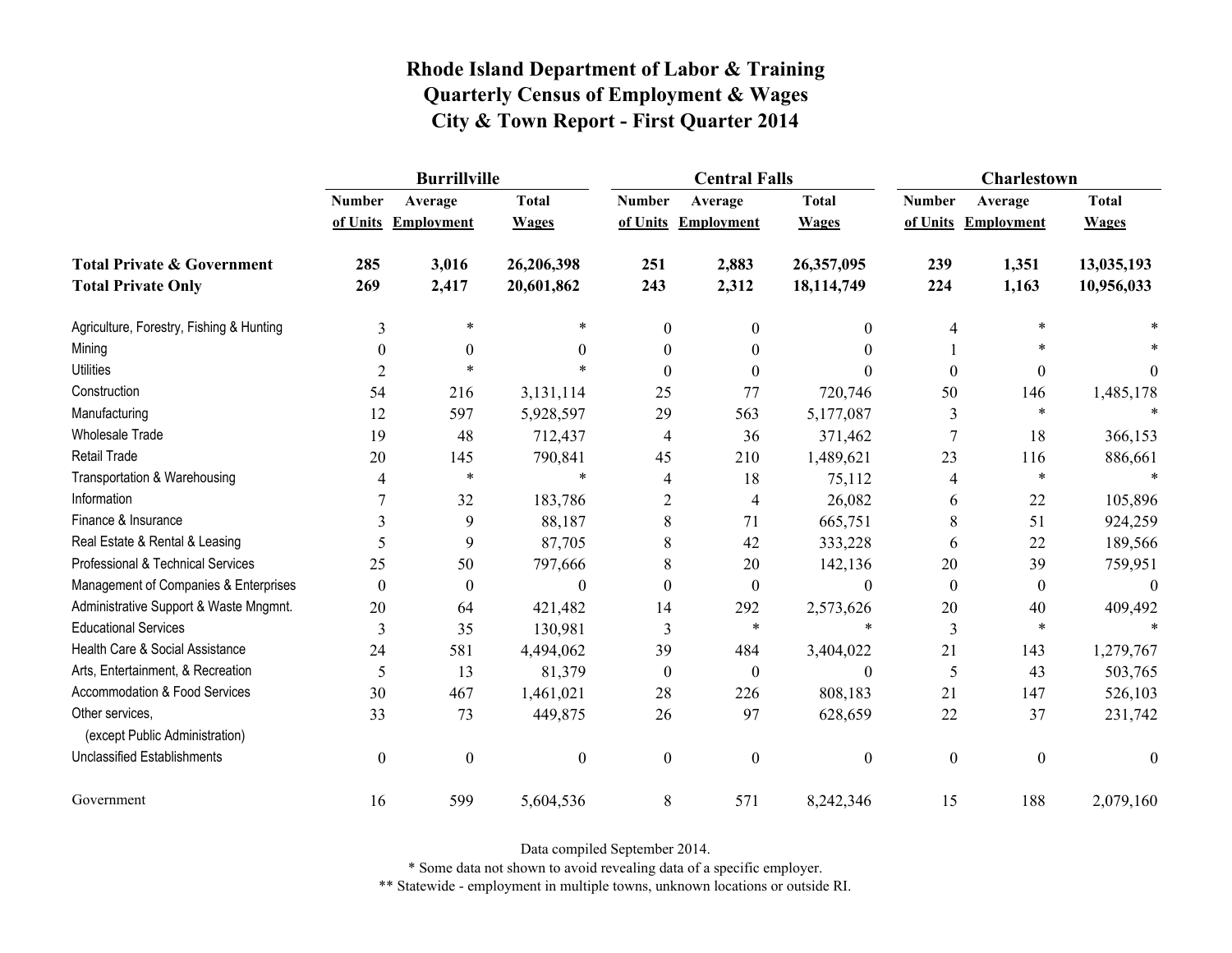|                                                   | Coventry         |                     |                  |                  | <b>Cranston</b>     |                  | Cumberland       |                     |              |
|---------------------------------------------------|------------------|---------------------|------------------|------------------|---------------------|------------------|------------------|---------------------|--------------|
|                                                   | <b>Number</b>    | Average             | <b>Total</b>     | <b>Number</b>    | Average             | <b>Total</b>     | <b>Number</b>    | Average             | <b>Total</b> |
|                                                   |                  | of Units Employment | <b>Wages</b>     |                  | of Units Employment | <b>Wages</b>     |                  | of Units Employment | <b>Wages</b> |
| <b>Total Private &amp; Government</b>             | 694              | 7,454               | 65,852,466       | 2,452            | 34,658              | 388,120,703      | 844              | 10,170              | 134,430,513  |
| <b>Total Private Only</b>                         | 677              | 6,218               | 53, 131, 392     | 2,421            | 27,938              | 283,676,951      | 827              | 9,024               | 120,529,115  |
| Agriculture, Forestry, Fishing & Hunting          | $\overline{c}$   | $\ast$              | $\ast$           | 5                | $\ast$              | $\ast$           |                  | $\ast$              |              |
| Mining                                            | $\theta$         | $\boldsymbol{0}$    | $\theta$         | $\overline{2}$   | $\ast$              | *                |                  | $\ast$              |              |
| <b>Utilities</b>                                  | $\theta$         | $\boldsymbol{0}$    | $\theta$         | $\boldsymbol{0}$ | $\boldsymbol{0}$    | $\boldsymbol{0}$ |                  | $\ast$              |              |
| Construction                                      | 126              | 348                 | 3,148,614        | 223              | 1,110               | 13,768,812       | 113              | 512                 | 7,932,610    |
| Manufacturing                                     | 38               | 478                 | 9,978,110        | 150              | 3,512               | 45,483,601       | 42               | 1,590               | 18,712,552   |
| Wholesale Trade                                   | 29               | 215                 | 5,077,926        | 154              | 1,743               | 28,367,286       | 60               | 644                 | 10,688,407   |
| <b>Retail Trade</b>                               | 97               | 1,654               | 11,313,184       | 310              | 4,625               | 33,653,431       | 78               | 890                 | 6,037,840    |
| Transportation & Warehousing                      | 7                | 164                 | 798,001          | 56               | 595                 | 6,353,028        | 22               | 527                 | 4,670,078    |
| Information                                       | 10               | 39                  | 559,256          | 38               | 1,999               | 35,399,796       | 15               | 126                 | 1,135,316    |
| Finance & Insurance                               | 21               | 113                 | 1,239,903        | 115              | 722                 | 10,415,032       | 36               | 158                 | 1,758,682    |
| Real Estate & Rental & Leasing                    | 16               | 39                  | 326,831          | 76               | 329                 | 4,901,242        | 33               | 108                 | 1,243,753    |
| Professional & Technical Services                 | 51               | 334                 | 3,721,731        | 267              | 1,821               | 28,045,349       | 89               | 228                 | 3,378,416    |
| Management of Companies & Enterprises             | 5                | 43                  | 491,656          | 11               | 445                 | 7,237,956        | 12               | $\ast$              | $\ast$       |
| Administrative Support & Waste Mngmnt.            | 59               | 192                 | 1,723,426        | 174              | 1,746               | 13,823,827       | 57               | 682                 | 11,321,308   |
| <b>Educational Services</b>                       | 10               | 94                  | 585,472          | 32               | 286                 | 1,888,557        | 18               | 251                 | 2,370,860    |
| Health Care & Social Assistance                   | 62               | 1,285               | 9,388,924        | 340              | 4,079               | 30,364,718       | 99               | 985                 | 8,852,569    |
| Arts, Entertainment, & Recreation                 | 5                | 23                  | 113,216          | 32               | 289                 | 1,341,603        | 8                | 61                  | 283,352      |
| <b>Accommodation &amp; Food Services</b>          | 65               | 911                 | 2,996,334        | 182              | 2,975               | 11,096,323       | 50               | 594                 | 2,046,611    |
| Other services,<br>(except Public Administration) | 74               | 274                 | 1,636,423        | 252              | 1,637               | 11,147,385       | 92               | 525                 | 3,905,164    |
| <b>Unclassified Establishments</b>                | $\boldsymbol{0}$ | $\boldsymbol{0}$    | $\boldsymbol{0}$ | $\overline{2}$   | $\ast$              | *                | $\boldsymbol{0}$ | $\boldsymbol{0}$    | $\mathbf{0}$ |
| Government                                        | 17               | 1,236               | 12,721,074       | 31               | 6,720               | 104,443,752      | 17               | 1,146               | 13,901,398   |

Data compiled September 2014.

\* Some data not shown to avoid revealing data of a specific employer.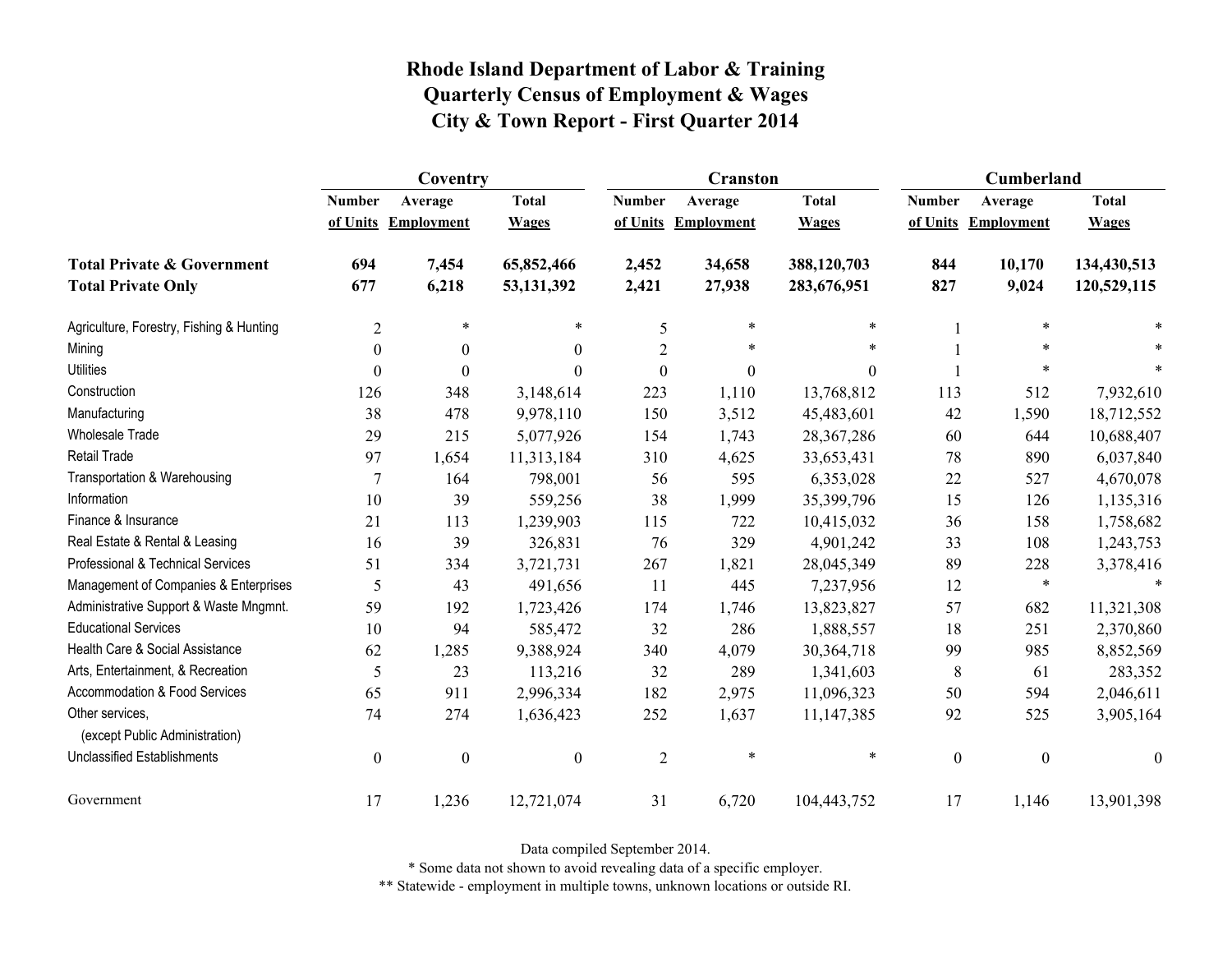|                                                   | <b>East Greenwich</b> |                     |                  |                  | <b>East Providence</b> |                  | <b>Exeter</b>    |                     |              |
|---------------------------------------------------|-----------------------|---------------------|------------------|------------------|------------------------|------------------|------------------|---------------------|--------------|
|                                                   | <b>Number</b>         | Average             | <b>Total</b>     | <b>Number</b>    | Average                | <b>Total</b>     | <b>Number</b>    | Average             | <b>Total</b> |
|                                                   |                       | of Units Employment | <b>Wages</b>     |                  | of Units Employment    | <b>Wages</b>     |                  | of Units Employment | <b>Wages</b> |
| <b>Total Private &amp; Government</b>             | 770                   | 7,616               | 83,546,250       | 1,430            | 19,911                 | 211,329,552      | 175              | 1,487               | 12,393,285   |
| <b>Total Private Only</b>                         | 756                   | 6,924               | 74,164,070       | 1,407            | 18,430                 | 191,017,779      | 170              | 1,413               | 11,483,888   |
| Agriculture, Forestry, Fishing & Hunting          | $\overline{2}$        | $\ast$              | *                | $\mathbf{0}$     | $\mathbf{0}$           | $\theta$         | 6                | 48                  | 246,656      |
| Mining                                            | $\theta$              | $\theta$            | $\Omega$         | 0                | $\theta$               | 0                | $\theta$         | $\bf{0}$            | $\Omega$     |
| <b>Utilities</b>                                  |                       | $\ast$              |                  | $\theta$         | $\theta$               | 0                | $\boldsymbol{0}$ | $\theta$            | $\theta$     |
| Construction                                      | 42                    | 229                 | 6,691,132        | 169              | 729                    | 9,245,596        | 33               | 71                  | 753,368      |
| Manufacturing                                     | 25                    | 400                 | 5,357,988        | 89               | 2,279                  | 27,241,328       | 8                | 38                  | 417,278      |
| <b>Wholesale Trade</b>                            | 53                    | 179                 | 4,713,984        | 98               | 1,185                  | 17,664,841       | 9                | $\ast$              | $\ast$       |
| <b>Retail Trade</b>                               | 66                    | 830                 | 6,973,334        | 133              | 1,700                  | 12,451,543       | 13               | 60                  | 415,221      |
| Transportation & Warehousing                      | $\overline{7}$        | 64                  | 322,403          | 31               | 265                    | 2,319,575        | 3                | $\ast$              |              |
| Information                                       | 16                    | 45                  | 1,019,659        | 19               | 340                    | 5,649,319        | 2                |                     |              |
| Finance & Insurance                               | 53                    | 248                 | 4,886,312        | 93               | 2,212                  | 30,064,689       | 3                | *                   |              |
| Real Estate & Rental & Leasing                    | 32                    | 111                 | 1,137,523        | 44               | 248                    | 2,734,090        | 6                |                     | 47,191       |
| Professional & Technical Services                 | 128                   | 719                 | 12,124,116       | 187              | 1,120                  | 16,798,403       | 16               | $\ast$              |              |
| Management of Companies & Enterprises             | 8                     | $\ast$              | $\ast$           | 5                | 95                     | 1,942,898        |                  | $\ast$              |              |
| Administrative Support & Waste Mngmnt.            | 46                    | 177                 | 1,755,479        | 92               | 894                    | 6,682,694        | 25               | 146                 | 1,613,489    |
| <b>Educational Services</b>                       | 16                    | 716                 | 6,588,980        | 22               | 401                    | 3,829,242        | $\overline{2}$   | $\ast$              |              |
| Health Care & Social Assistance                   | 115                   | 1,512               | 13,824,605       | 149              | 4,293                  | 41,853,380       | 11               | 170                 | 1,257,530    |
| Arts, Entertainment, & Recreation                 | 12                    | 97                  | 475,755          | 31               | 594                    | 2,882,473        | 5                | $\ast$              | $\ast$       |
| Accommodation & Food Services                     | 65                    | 1,169               | 4,578,072        | 113              | 1,433                  | 5,153,639        | 15               | 160                 | 577,870      |
| Other services,<br>(except Public Administration) | 69                    | 294                 | 1,721,292        | 132              | 641                    | 4,504,069        | 12               | 35                  | 252,518      |
| <b>Unclassified Establishments</b>                | $\boldsymbol{0}$      | $\boldsymbol{0}$    | $\boldsymbol{0}$ | $\boldsymbol{0}$ | $\boldsymbol{0}$       | $\boldsymbol{0}$ | $\boldsymbol{0}$ | $\boldsymbol{0}$    | $\theta$     |
| Government                                        | 14                    | 692                 | 9,382,180        | 23               | 1,481                  | 20,311,773       | 5                | 74                  | 909,397      |

Data compiled September 2014.

\* Some data not shown to avoid revealing data of a specific employer.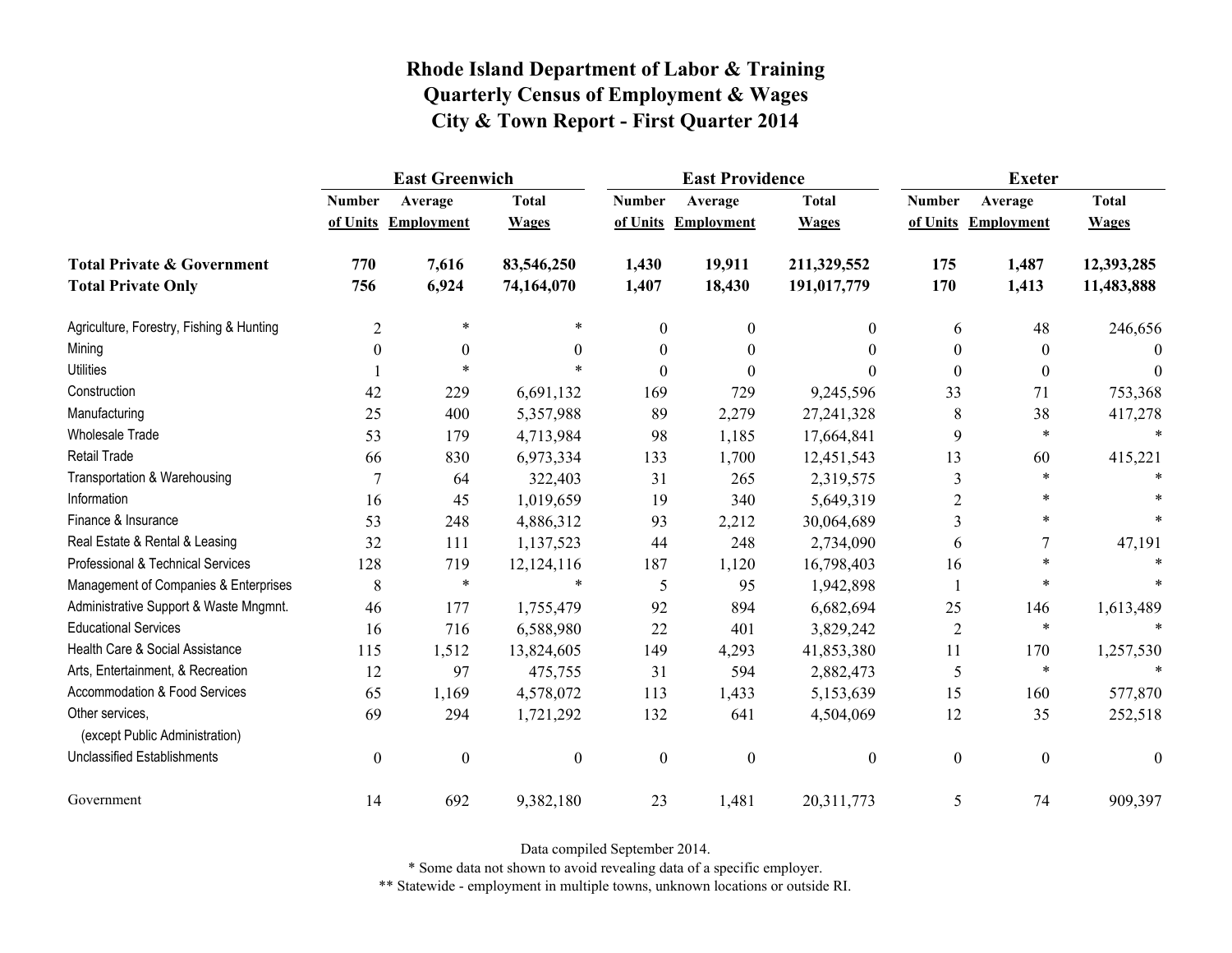|                                                   | Foster           |                     |                  |                | Glocester           |                  | Hopkinton        |                     |              |
|---------------------------------------------------|------------------|---------------------|------------------|----------------|---------------------|------------------|------------------|---------------------|--------------|
|                                                   | <b>Number</b>    | Average             | <b>Total</b>     | <b>Number</b>  | Average             | <b>Total</b>     | <b>Number</b>    | Average             | <b>Total</b> |
|                                                   |                  | of Units Employment | <b>Wages</b>     |                | of Units Employment | <b>Wages</b>     |                  | of Units Employment | <b>Wages</b> |
| <b>Total Private &amp; Government</b>             | 95               | 410                 | 3,331,780        | 186            | 1,459               | 12,688,285       | 194              | 1,166               | 11,361,166   |
| <b>Total Private Only</b>                         | 89               | 306                 | 2,400,673        | 169            | 973                 | 7,692,004        | 183              | 1,046               | 10,030,740   |
| Agriculture, Forestry, Fishing & Hunting          | 3                | $\ast$              | *                | $\overline{2}$ | $\ast$              | *                | 3                |                     |              |
| Mining                                            | $\theta$         | $\boldsymbol{0}$    | $\theta$         | $\theta$       | $\theta$            | $\theta$         |                  |                     |              |
| <b>Utilities</b>                                  | $\theta$         | $\boldsymbol{0}$    | $\Omega$         | $\theta$       | $\theta$            | $\theta$         | $\boldsymbol{0}$ | 0                   | $\theta$     |
| Construction                                      | 23               | 41                  | 311,818          | 53             | 110                 | 938,598          | 51               | 136                 | 1,317,021    |
| Manufacturing                                     | 3                | *                   | *                |                | $\ast$              | $\ast$           | 22               | 372                 | 4,481,354    |
| Wholesale Trade                                   | 2                | *                   | $\ast$           | 4              | 5                   | 50,086           | $\boldsymbol{7}$ | 44                  | 613,100      |
| <b>Retail Trade</b>                               | 6                | 20                  | 80,841           | 19             | 178                 | 1,038,137        | 16               | 98                  | 611,476      |
| Transportation & Warehousing                      | 3                | $\ast$              | *                | $\overline{7}$ | 88                  | 892,605          |                  | $\ast$              |              |
| Information                                       | 2                | $\ast$              | $\ast$           | 3              | $\ast$              | $\ast$           |                  | 16                  | 45,897       |
| Finance & Insurance                               | 2                | *                   | *                | 6              | 28                  | 255,518          |                  | $\ast$              |              |
| Real Estate & Rental & Leasing                    | $\theta$         | $\ast$              | $\ast$           | 3              | $\ast$              | $\ast$           | 2                | $\ast$              |              |
| Professional & Technical Services                 | 10               | 18                  | 219,634          | 8              | 72                  | 1,729,774        | 15               | 42                  | 1,005,807    |
| Management of Companies & Enterprises             | 1                | *                   | *                | $\Omega$       | $\theta$            | $\boldsymbol{0}$ |                  | $\ast$              |              |
| Administrative Support & Waste Mngmnt.            | 13               | 18                  | 96,925           | 10             | 34                  | 260,857          | 13               | 14                  | 68,307       |
| <b>Educational Services</b>                       |                  | $\ast$              | $\ast$           | $\overline{2}$ | *                   | $\ast$           | $\mathbf{0}$     | $\boldsymbol{0}$    |              |
| Health Care & Social Assistance                   | 8                | 68                  | 418,724          | 16             | 225                 | 1,341,247        | 17               | 193                 | 1,245,321    |
| Arts, Entertainment, & Recreation                 | $\overline{c}$   | $\ast$              | $\ast$           | 4              | $\ast$              | $\ast$           | 6                | 29                  | 134,775      |
| Accommodation & Food Services                     |                  | 29                  | 97,868           | 16             | 152                 | 471,546          | 9                | 66                  | 254,775      |
| Other services,<br>(except Public Administration) | 3                | 11                  | 47,595           | 15             | 33                  | 328,650          | 11               | 26                  | 126,799      |
| <b>Unclassified Establishments</b>                | $\boldsymbol{0}$ | $\boldsymbol{0}$    | $\boldsymbol{0}$ | $\mathbf{0}$   | $\mathbf{0}$        | $\boldsymbol{0}$ | $\boldsymbol{0}$ | $\boldsymbol{0}$    | $\mathbf{0}$ |
| Government                                        | 6                | 104                 | 931,107          | 17             | 486                 | 4,996,281        | 11               | 120                 | 1,330,426    |

Data compiled September 2014.

\* Some data not shown to avoid revealing data of a specific employer.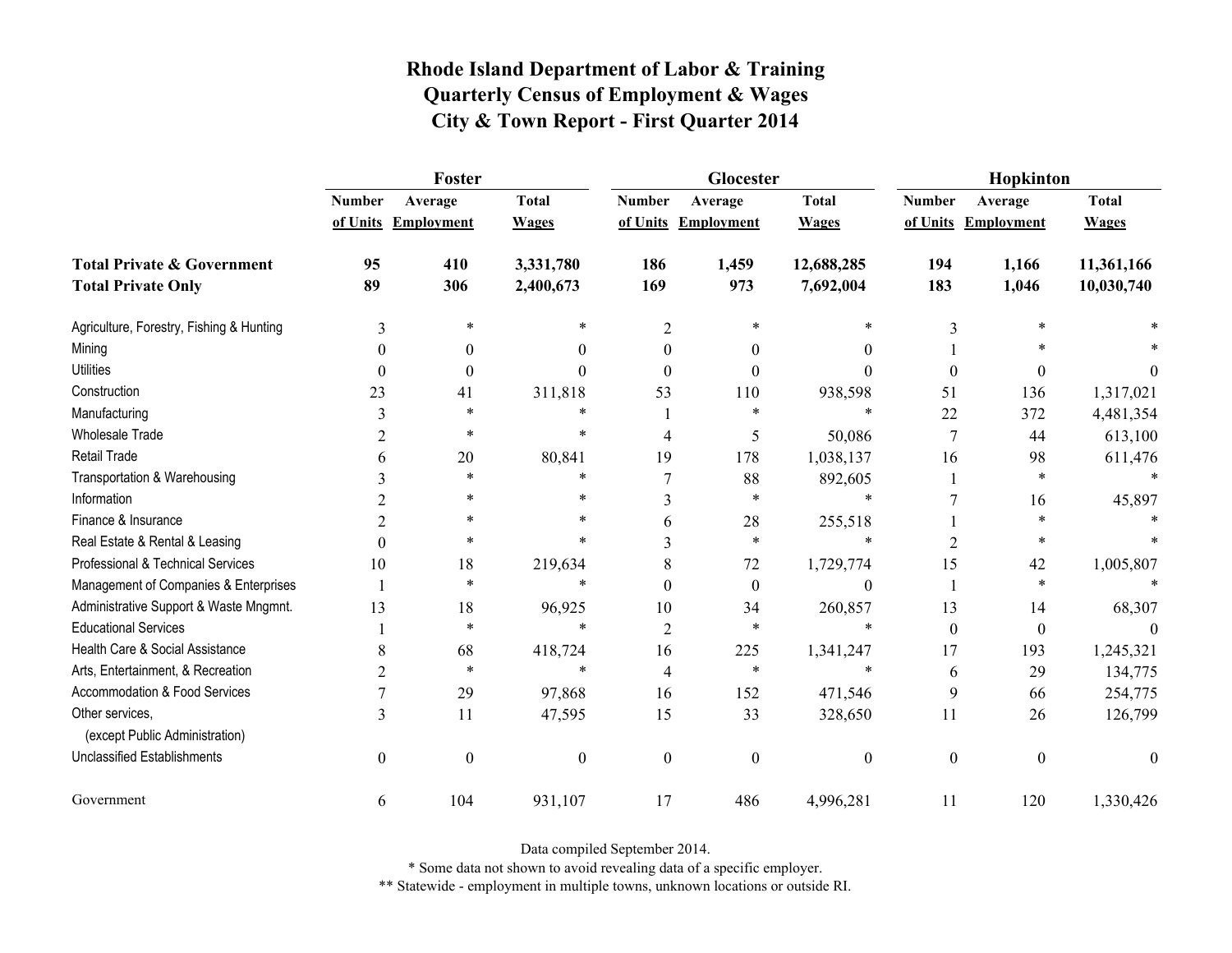|                                                   | <b>Jamestown</b> |                     |                  |                  | <b>Johnston</b>   |                  | Lincoln          |                     |                  |
|---------------------------------------------------|------------------|---------------------|------------------|------------------|-------------------|------------------|------------------|---------------------|------------------|
|                                                   | <b>Number</b>    | Average             | <b>Total</b>     | <b>Number</b>    | Average           | <b>Total</b>     | <b>Number</b>    | Average             | <b>Total</b>     |
|                                                   |                  | of Units Employment | <b>Wages</b>     | of Units         | <b>Employment</b> | <b>Wages</b>     |                  | of Units Employment | <b>Wages</b>     |
| <b>Total Private &amp; Government</b>             | 208              | 1,064               | 9,775,025        | 1,059            | 11,733            | 150,609,387      | 750              | 13,229              | 194,469,401      |
| <b>Total Private Only</b>                         | 193              | 747                 | 6,881,891        | 1,046            | 10,619            | 135,563,348      | 728              | 12,035              | 178,222,678      |
| Agriculture, Forestry, Fishing & Hunting          | $\overline{2}$   | $\ast$              | $\ast$           | 10               | 21                | 77,142           |                  | *                   |                  |
| Mining                                            | $\Omega$         | $\mathbf{0}$        | $\boldsymbol{0}$ | $\overline{2}$   | $\ast$            | $\ast$           | $\boldsymbol{0}$ | $\mathbf{0}$        | 0                |
| <b>Utilities</b>                                  | $\theta$         | $\theta$            | $\theta$         | $\overline{2}$   | $\ast$            | *                | $\overline{2}$   |                     |                  |
| Construction                                      | 23               | 49                  | 437,269          | 159              | 543               | 6,708,114        | 85               | 641                 | 7,783,522        |
| Manufacturing                                     | 3                | $\ast$              | $\ast$           | 80               | 977               | 8,434,319        | 44               | 1,789               | 23,807,872       |
| <b>Wholesale Trade</b>                            | 12               | 34                  | 953,442          | 53               | 296               | 3,847,711        | 62               | 610                 | 8,506,747        |
| Retail Trade                                      | 15               | 109                 | 548,699          | 142              | 1,523             | 11,187,023       | 56               | 818                 | 8,252,477        |
| Transportation & Warehousing                      | $\overline{3}$   | $\ast$              | $\ast$           | 41               | 422               | 3,581,337        | 19               | 445                 | 4,274,112        |
| Information                                       | 6                | 10                  | 132,039          | 12               | 63                | 1,115,308        | 16               | 263                 | 3,491,284        |
| Finance & Insurance                               | 5                | 8                   | 68,892           | 27               | 1,391             | 59,033,560       | 32               | 2,226               | 45,043,315       |
| Real Estate & Rental & Leasing                    | 5                | $\ast$              | $\ast$           | 33               | 278               | 3,100,055        | 18               | 35                  | 357,290          |
| Professional & Technical Services                 | 38               | 87                  | 1,201,880        | 64               | 186               | 1,750,236        | 112              | 670                 | 12,266,704       |
| Management of Companies & Enterprises             | $\overline{2}$   | $\ast$              | $\ast$           | $\overline{2}$   | $\ast$            | $\ast$           | 13               | 409                 | 28,877,513       |
| Administrative Support & Waste Mngmnt.            | 18               | 42                  | 370,109          | 107              | 1,493             | 11,184,873       | 49               | 261                 | 2,144,227        |
| <b>Educational Services</b>                       | 4                | $\ast$              | $\ast$           | 11               | 47                | 281,451          | 8                | 123                 | 2,937,958        |
| Health Care & Social Assistance                   | 14               | 128                 | 1,339,874        | 118              | 1,805             | 15,759,212       | 81               | 926                 | 8,659,319        |
| Arts, Entertainment, & Recreation                 | 9                | 53                  | 385,986          | 9                | 48                | 274,553          | 12               | $\ast$              | $\ast$           |
| <b>Accommodation &amp; Food Services</b>          | 13               | 105                 | 419,830          | 80               | 889               | 3,187,395        | 57               | 883                 | 3,500,381        |
| Other services,<br>(except Public Administration) | 20               | 73                  | 673,762          | 94               | 468               | 3,280,161        | 61               | 201                 | 1,247,694        |
| <b>Unclassified Establishments</b>                |                  | $\ast$              | $\ast$           | $\boldsymbol{0}$ | $\boldsymbol{0}$  | $\boldsymbol{0}$ | $\boldsymbol{0}$ | $\boldsymbol{0}$    | $\boldsymbol{0}$ |
| Government                                        | 15               | 317                 | 2,893,134        | 13               | 1,114             | 15,046,039       | 22               | 1,194               | 16,246,723       |

Data compiled September 2014.

\* Some data not shown to avoid revealing data of a specific employer.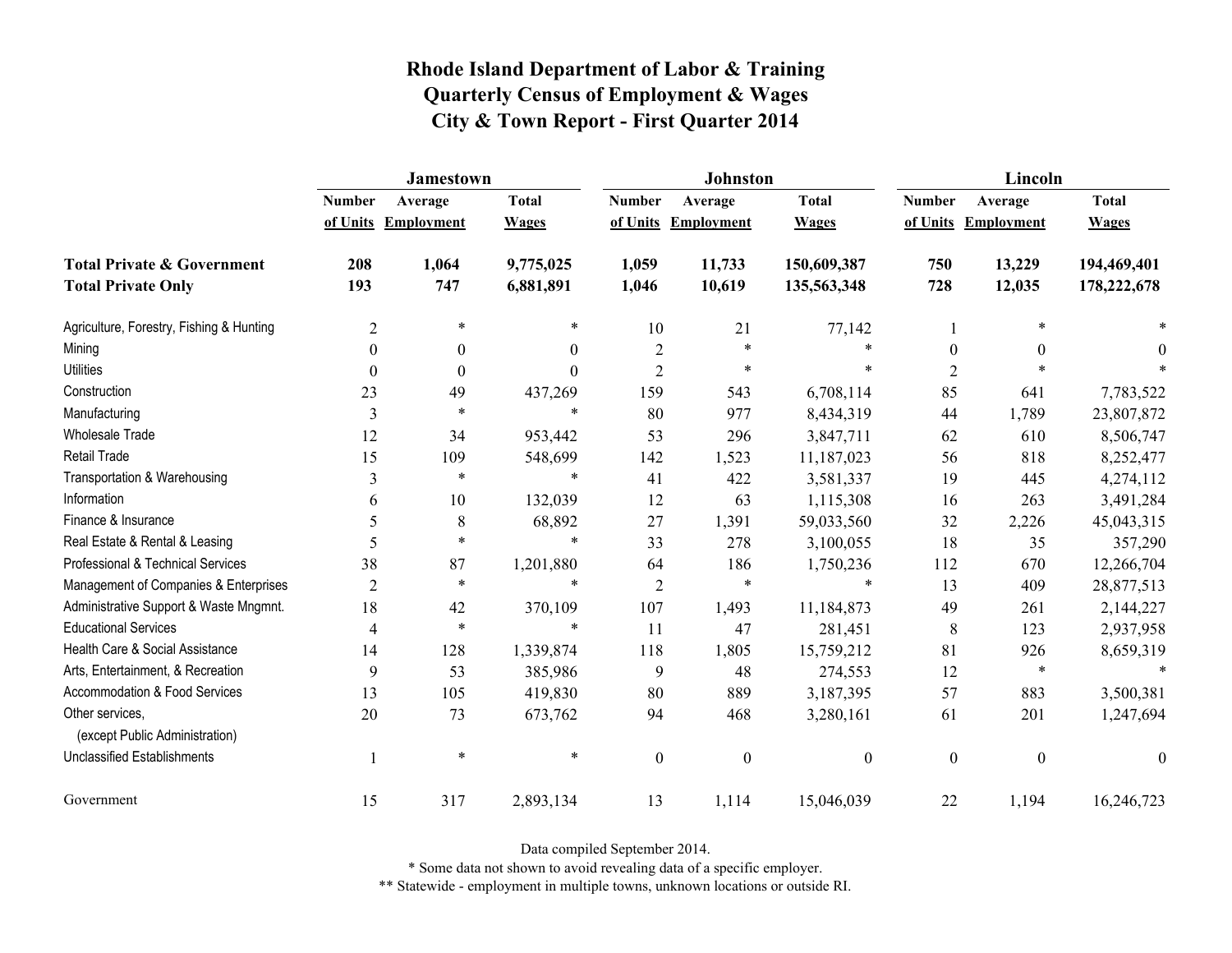|                                                   | <b>Little Compton</b> |                     |                  |                  | <b>Middletown</b>   |                  | Narragansett     |                     |              |
|---------------------------------------------------|-----------------------|---------------------|------------------|------------------|---------------------|------------------|------------------|---------------------|--------------|
|                                                   | <b>Number</b>         | Average             | <b>Total</b>     | <b>Number</b>    | Average             | <b>Total</b>     | <b>Number</b>    | Average             | <b>Total</b> |
|                                                   |                       | of Units Employment | <b>Wages</b>     |                  | of Units Employment | <b>Wages</b>     |                  | of Units Employment | <b>Wages</b> |
| <b>Total Private &amp; Government</b>             | 138                   | 502                 | 4,905,234        | 734              | 9,894               | 112,278,239      | 471              | 3,767               | 35,894,357   |
| <b>Total Private Only</b>                         | 132                   | 385                 | 3,497,838        | 721              | 9,268               | 103,941,170      | 452              | 2,759               | 21,524,065   |
| Agriculture, Forestry, Fishing & Hunting          | 8                     | 15                  | 66,043           | 5                | 23                  | 252,772          | 8                | 19                  | 227,450      |
| Mining                                            | $\theta$              | $\boldsymbol{0}$    | $\theta$         |                  | $\ast$              |                  | $\boldsymbol{0}$ | $\theta$            |              |
| <b>Utilities</b>                                  | $\theta$              | $\theta$            | $\Omega$         |                  | $\ast$              |                  | $\boldsymbol{0}$ | $\theta$            | $\theta$     |
| Construction                                      | 27                    | 113                 | 1,095,679        | 69               | 302                 | 3,711,066        | 41               | 93                  | 917,365      |
| Manufacturing                                     | $\overline{2}$        | $\ast$              | $\ast$           | 17               | 346                 | 9,128,801        | 12               | 79                  | 1,229,423    |
| <b>Wholesale Trade</b>                            | 5                     | 8                   | 141,091          | 27               | 134                 | 1,697,713        | 24               | 90                  | 900,220      |
| <b>Retail Trade</b>                               |                       | 26                  | 128,022          | 95               | 1,414               | 10,482,140       | 47               | 593                 | 3,490,976    |
| Transportation & Warehousing                      | $\overline{3}$        | $\ast$              | $\ast$           | 11               | 134                 | 1,222,682        | 7                | 63                  | 598,812      |
| Information                                       | 0                     | 0                   | $\theta$         | 12               | 272                 | 5,268,464        | 7                | 12                  | 931,366      |
| Finance & Insurance                               | 3                     | $\ast$              |                  | 34               | 560                 | 8,554,599        | 18               | 59                  | 1,021,328    |
| Real Estate & Rental & Leasing                    | 5                     | 4                   | 84,313           | 33               | 109                 | 1,131,502        | 28               | 102                 | 1,118,835    |
| Professional & Technical Services                 | 13                    | 16                  | 165,520          | 104              | 2,026               | 34,300,283       | 54               | 85                  | 1,418,378    |
| Management of Companies & Enterprises             |                       | $\ast$              | $\ast$           | 6                | 294                 | 5,382,762        |                  | $\ast$              | $\ast$       |
| Administrative Support & Waste Mngmnt.            | 22                    | 20                  | 221,726          | 47               | 128                 | 1,004,417        | 31               | 58                  | 679,205      |
| <b>Educational Services</b>                       |                       | $\ast$              | $\ast$           | 9                | $\ast$              | $\ast$           | 4                | 3                   | 62,736       |
| Health Care & Social Assistance                   | 6                     | 11                  | 53,386           | 82               | 1,425               | 10,358,266       | 44               | 516                 | 4,430,401    |
| Arts, Entertainment, & Recreation                 | 6                     | 17                  | 155,742          | 14               | 88                  | 518,849          | 13               | 55                  | 486,878      |
| <b>Accommodation &amp; Food Services</b>          | 8                     | 43                  | 104,055          | 85               | 1,291               | 5,533,892        | 72               | 789                 | 3,041,861    |
| Other services,<br>(except Public Administration) | 15                    | 59                  | 372,170          | 69               | 444                 | 2,173,315        | 40               | 143                 | 943,175      |
| <b>Unclassified Establishments</b>                | $\boldsymbol{0}$      | $\boldsymbol{0}$    | $\boldsymbol{0}$ | $\boldsymbol{0}$ | $\boldsymbol{0}$    | $\boldsymbol{0}$ |                  | $\ast$              |              |
| Government                                        | 6                     | 117                 | 1,407,396        | 13               | 626                 | 8,337,069        | 19               | 1,008               | 14,370,292   |

Data compiled September 2014.

\* Some data not shown to avoid revealing data of a specific employer.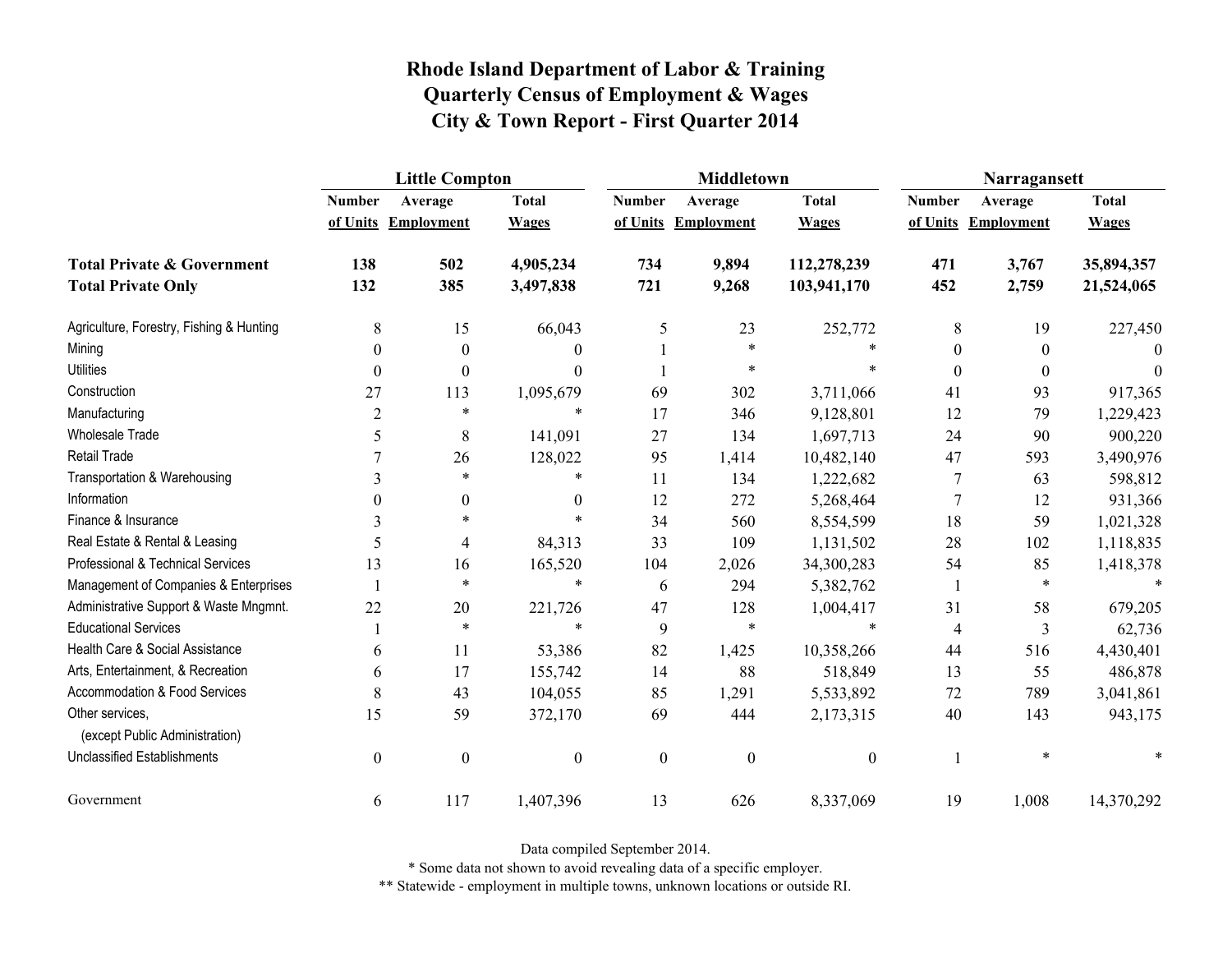|                                                   | <b>Newport</b>   |                     |              |                | <b>New Shoreham</b> |                  | <b>North Kingstown</b> |                     |                  |
|---------------------------------------------------|------------------|---------------------|--------------|----------------|---------------------|------------------|------------------------|---------------------|------------------|
|                                                   | <b>Number</b>    | Average             | <b>Total</b> | <b>Number</b>  | Average             | <b>Total</b>     | <b>Number</b>          | Average             | <b>Total</b>     |
|                                                   |                  | of Units Employment | <b>Wages</b> |                | of Units Employment | <b>Wages</b>     |                        | of Units Employment | <b>Wages</b>     |
| <b>Total Private &amp; Government</b>             | 1,251            | 15,683              | 208,999,016  | 212            | 456                 | 4,207,020        | 975                    | 15,018              | 177,603,732      |
| <b>Total Private Only</b>                         | 1,216            | 10,546              | 89,995,911   | 198            | 344                 | 3,056,394        | 955                    | 13,668              | 159,399,388      |
| Agriculture, Forestry, Fishing & Hunting          | 4                | $\ast$              | *            | 3              | $\ast$              | *                | 12                     | 51                  | 1,201,672        |
| Mining                                            |                  | *                   | *            | $\theta$       | $\boldsymbol{0}$    | $\theta$         | $\theta$               | $\theta$            |                  |
| <b>Utilities</b>                                  | $\boldsymbol{0}$ | $\Omega$            | 0            | $\overline{2}$ | $\ast$              | $\ast$           |                        |                     |                  |
| Construction                                      | 80               | 353                 | 4,071,012    | 31             | 57                  | 578,866          | 104                    | 266                 | 2,892,585        |
| Manufacturing                                     | 29               | 146                 | 1,508,956    | 6              | 7                   | 39,315           | 68                     | 5,432               | 85,765,033       |
| <b>Wholesale Trade</b>                            | 37               | 118                 | 1,984,367    |                | $\ast$              | $\ast$           | 82                     | 606                 | 9,228,425        |
| <b>Retail Trade</b>                               | 205              | 1,329               | 7,863,179    | 33             | 49                  | 401,300          | 96                     | 1,813               | 12,614,487       |
| Transportation & Warehousing                      | 40               | 208                 | 1,364,307    | 4              | 5                   | 31,414           | 42                     | 394                 | 4,090,018        |
| Information                                       | 24               | 245                 | 2,429,490    | $\overline{2}$ | $\ast$              | $\ast$           | 15                     | 159                 | 2,287,407        |
| Finance & Insurance                               | 41               | 184                 | 2,762,005    |                | $\ast$              | $\ast$           | 39                     | 309                 | 4,698,706        |
| Real Estate & Rental & Leasing                    | 54               | 301                 | 3,026,288    | 12             | 32                  | 184,409          | 22                     | 61                  | 769,868          |
| Professional & Technical Services                 | 142              | 490                 | 8,057,946    | 5              | 3                   | 29,516           | 129                    | 383                 | 5,638,658        |
| Management of Companies & Enterprises             | 7                | $\ast$              | $\ast$       |                | $\ast$              | $\ast$           | 11                     | 586                 | 7,223,288        |
| Administrative Support & Waste Mngmnt.            | 93               | 307                 | 2,814,958    | 15             | 13                  | 88,985           | 67                     | 314                 | 2,494,810        |
| <b>Educational Services</b>                       | 16               | 687                 | 8,340,373    |                | $\ast$              | *                | 15                     | 108                 | 770,895          |
| Health Care & Social Assistance                   | 84               | 1,611               | 16,329,430   | 3              | $\ast$              | $\ast$           | 84                     | 1,607               | 11,268,395       |
| Arts, Entertainment, & Recreation                 | 43               | 691                 | 5,510,714    | 11             | 8                   | 63,567           | 30                     | 212                 | 1,231,317        |
| Accommodation & Food Services                     | 182              | 3,061               | 16,499,872   | 53             | 110                 | 432,199          | 60                     | 916                 | 3,285,080        |
| Other services,<br>(except Public Administration) | 133              | 636                 | 5,787,439    | 14             | 14                  | 103,009          | 78                     | 392                 | 2,282,372        |
| Unclassified Establishments                       |                  | $\ast$              | $\ast$       | $\mathbf{0}$   | $\boldsymbol{0}$    | $\boldsymbol{0}$ | $\boldsymbol{0}$       | $\mathbf{0}$        | $\boldsymbol{0}$ |
| Government                                        | 35               | 5,137               | 119,003,105  | 14             | 112                 | 1,150,626        | 20                     | 1,350               | 18,204,344       |

Data compiled September 2014.

\* Some data not shown to avoid revealing data of a specific employer.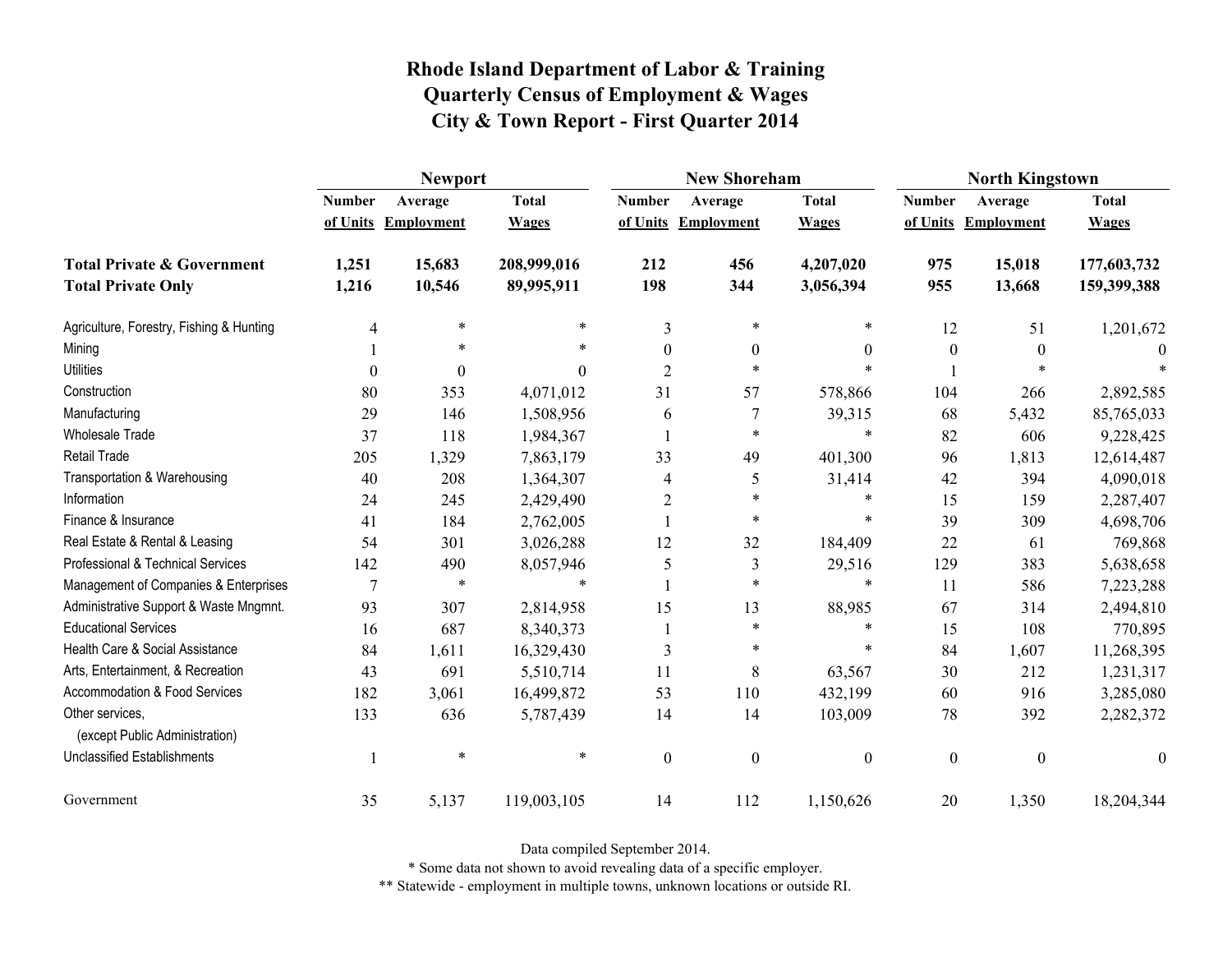|                                                   | <b>North Providence</b> |                     |                  |                  | <b>North Smithfield</b> |                  | Pawtucket        |                     |              |
|---------------------------------------------------|-------------------------|---------------------|------------------|------------------|-------------------------|------------------|------------------|---------------------|--------------|
|                                                   | <b>Number</b>           | Average             | <b>Total</b>     | <b>Number</b>    | Average                 | <b>Total</b>     | <b>Number</b>    | Average             | <b>Total</b> |
|                                                   |                         | of Units Employment | <b>Wages</b>     |                  | of Units Employment     | <b>Wages</b>     |                  | of Units Employment | <b>Wages</b> |
| <b>Total Private &amp; Government</b>             | 670                     | 6,851               | 61,298,099       | 377              | 4,493                   | 38,364,422       | 1,513            | 22,937              | 273,773,804  |
| <b>Total Private Only</b>                         | 660                     | 5,915               | 48,155,106       | 368              | 4,113                   | 33,254,048       | 1,490            | 20,801              | 241,035,754  |
| Agriculture, Forestry, Fishing & Hunting          | $\boldsymbol{0}$        | 0                   | $\mathbf{0}$     | $\overline{2}$   | $\ast$                  | $\ast$           | $\theta$         | $\theta$            | $\bf{0}$     |
| Mining                                            | $\boldsymbol{0}$        | $\theta$            | $\theta$         | $\overline{2}$   | $\ast$                  | $\ast$           | $\theta$         | $\theta$            | $\theta$     |
| <b>Utilities</b>                                  | $\theta$                | $\theta$            | $\Omega$         | $\boldsymbol{0}$ | $\boldsymbol{0}$        | $\overline{0}$   | 3                |                     |              |
| Construction                                      | 74                      | 179                 | 1,997,584        | 62               | 145                     | 1,066,141        | 132              | 826                 | 10,801,091   |
| Manufacturing                                     | 32                      | 241                 | 1,922,578        | 19               | 494                     | 4,895,149        | 139              | 3,932               | 40,155,654   |
| <b>Wholesale Trade</b>                            | 19                      | 69                  | 930,627          | 22               | 166                     | 2,361,092        | 68               | 513                 | 6,187,541    |
| <b>Retail Trade</b>                               | 90                      | 901                 | 5,931,446        | 34               | 981                     | 6,747,100        | 173              | 1,393               | 9,841,761    |
| Transportation & Warehousing                      | 14                      | 133                 | 888,316          | 12               | 327                     | 3,520,599        | 40               | 544                 | 5,578,016    |
| Information                                       | 6                       | 24                  | 189,936          | 4                | 10                      | 82,269           | 19               | 84                  | 2,056,054    |
| Finance & Insurance                               | 24                      | 135                 | 1,732,436        | 13               | 50                      | 775,552          | 49               | 537                 | 7,793,595    |
| Real Estate & Rental & Leasing                    | 33                      | 133                 | 1,039,111        | 10               | 9                       | 75,528           | 45               | 164                 | 1,443,411    |
| Professional & Technical Services                 | 51                      | 204                 | 2,484,899        | 44               | 259                     | 3,298,414        | 130              | 776                 | 9,881,492    |
| Management of Companies & Enterprises             | 3                       | $\ast$              | $\ast$           | $\boldsymbol{0}$ | $\boldsymbol{0}$        | $\boldsymbol{0}$ | 10               | $\ast$              | $\ast$       |
| Administrative Support & Waste Mngmnt.            | 51                      | 489                 | 2,374,238        | 28               | 133                     | 1,230,620        | 104              | 2,285               | 19,180,833   |
| <b>Educational Services</b>                       | $\overline{4}$          | $\ast$              | $\ast$           | $\overline{2}$   | $\ast$                  | $\ast$           | 28               | 357                 | 2,723,546    |
| Health Care & Social Assistance                   | 117                     | 2,364               | 24,028,179       | 52               | 799                     | 5,473,193        | 231              | 4,879               | 46,127,780   |
| Arts, Entertainment, & Recreation                 | 6                       | 47                  | 94,442           | 8                | 49                      | 273,446          | 19               | 176                 | 1,139,632    |
| <b>Accommodation &amp; Food Services</b>          | 61                      | 723                 | 2,620,469        | 24               | 491                     | 1,718,426        | 135              | 1,659               | 5,926,534    |
| Other services,<br>(except Public Administration) | 75                      | 246                 | 1,700,377        | 30               | 159                     | 1,246,783        | 165              | 1,260               | 7,670,385    |
| <b>Unclassified Establishments</b>                | $\boldsymbol{0}$        | $\boldsymbol{0}$    | $\boldsymbol{0}$ | $\boldsymbol{0}$ | $\boldsymbol{0}$        | $\boldsymbol{0}$ | $\boldsymbol{0}$ | $\boldsymbol{0}$    | $\theta$     |
| Government                                        | 10                      | 936                 | 13,142,993       | 9                | 380                     | 5,110,374        | 23               | 2,136               | 32,738,050   |

Data compiled September 2014.

\* Some data not shown to avoid revealing data of a specific employer.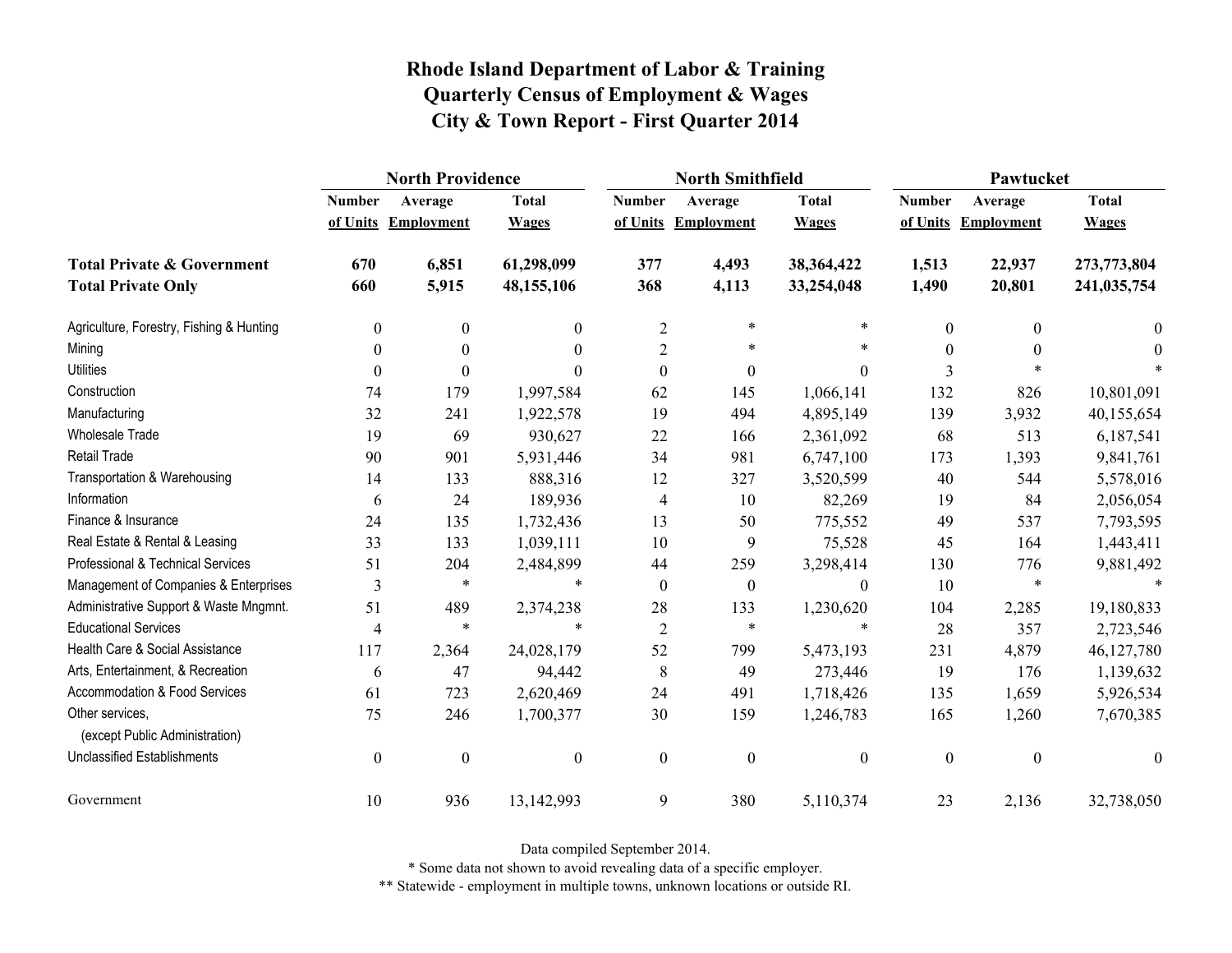|                                                   | Portsmouth       |                  |                  |                  | Providence        |               | <b>Richmond</b>  |                   |                  |
|---------------------------------------------------|------------------|------------------|------------------|------------------|-------------------|---------------|------------------|-------------------|------------------|
|                                                   | <b>Number</b>    | Average          | <b>Total</b>     | <b>Number</b>    | Average           | <b>Total</b>  | <b>Number</b>    | Average           | <b>Total</b>     |
|                                                   | of Units         | Employment       | <b>Wages</b>     | of Units         | <b>Employment</b> | <b>Wages</b>  | of Units         | <b>Employment</b> | <b>Wages</b>     |
| <b>Total Private &amp; Government</b>             | 516              | 5,457            | 76,402,057       | 5,582            | 109,278           | 1,542,485,740 | 155              | 1,919             | 17,686,875       |
| <b>Total Private Only</b>                         | 500              | 4,777            | 68,098,570       | 5,480            | 94,614            | 1,289,672,802 | 148              | 1,200             | 8,382,388        |
| Agriculture, Forestry, Fishing & Hunting          | 15               | 32               | 202,452          | 2                | *                 | $\ast$        | 8                | 16                | 183,400          |
| Mining                                            | 0                | $\boldsymbol{0}$ | $\boldsymbol{0}$ | $\boldsymbol{0}$ | $\boldsymbol{0}$  | 0             |                  | $\ast$            |                  |
| <b>Utilities</b>                                  |                  | $\ast$           |                  | $\overline{7}$   | 525               | 12,988,887    | $\Omega$         | $\boldsymbol{0}$  | $\Omega$         |
| Construction                                      | 60               | 245              | 2,617,363        | 240              | 1,910             | 35,218,820    | 22               | 75                | 797,253          |
| Manufacturing                                     | 21               | 1,577            | 38,409,292       | 236              | 4,213             | 42,667,064    | 4                | $\ast$            | $\ast$           |
| <b>Wholesale Trade</b>                            | 20               | 101              | 2,008,605        | 207              | 2,756             | 41,959,340    | 5                | $\ast$            | $\ast$           |
| <b>Retail Trade</b>                               | 56               | 454              | 3,573,274        | 637              | 6,890             | 40,738,616    | 22               | 303               | 1,996,873        |
| Transportation & Warehousing                      | 8                | 90               | 569,064          | 74               | 595               | 5,497,306     | 3                | *                 |                  |
| Information                                       | 11               | 67               | 1,364,468        | 154              | 2,491             | 52,510,396    | $\overline{2}$   | $\ast$            | $\ast$           |
| Finance & Insurance                               | 17               | 56               | 799,334          | 306              | 5,556             | 175,592,430   | 5                | 49                | 475,625          |
| Real Estate & Rental & Leasing                    | 14               | 88               | 863,946          | 181              | 1,528             | 16,123,829    | $\theta$         | $\theta$          |                  |
| Professional & Technical Services                 | 73               | 189              | 2,507,483        | 932              | 6,370             | 117,051,791   | 11               | 63                | 805,008          |
| Management of Companies & Enterprises             | 3                | 23               | 424,198          | 45               | 2,629             | 97,506,403    | $\theta$         | $\boldsymbol{0}$  | $\theta$         |
| Administrative Support & Waste Mngmnt.            | 36               | 146              | 1,121,721        | 300              | 7,747             | 55,566,543    | 15               | 44                | 329,312          |
| <b>Educational Services</b>                       | 17               | 270              | 2,676,320        | 124              | 10,939            | 149,301,778   |                  | *                 | $\ast$           |
| Health Care & Social Assistance                   | 44               | 837              | 7,228,383        | 763              | 26,198            | 363,895,708   | 11               | 79                | 648,530          |
| Arts, Entertainment, & Recreation                 | 9                | 49               | 495,686          | 61               | 1,137             | 6,415,999     | 7                | 73                | 236,249          |
| Accommodation & Food Services                     | 40               | 379              | 1,729,093        | 563              | 9,073             | 43,201,002    | 19               | 251               | 861,747          |
| Other services,<br>(except Public Administration) | 55               | 169              | 1,491,869        | 646              | 4,051             | 33,364,677    | 12               | 28                | 140,222          |
| <b>Unclassified Establishments</b>                | $\boldsymbol{0}$ | $\boldsymbol{0}$ | $\boldsymbol{0}$ | $\overline{2}$   | $\ast$            | $\ast$        | $\boldsymbol{0}$ | $\boldsymbol{0}$  | $\boldsymbol{0}$ |
| Government                                        | 16               | 680              | 8,303,487        | 102              | 14,664            | 252,812,938   | 7                | 719               | 9,304,487        |

Data compiled September 2014.

\* Some data not shown to avoid revealing data of a specific employer.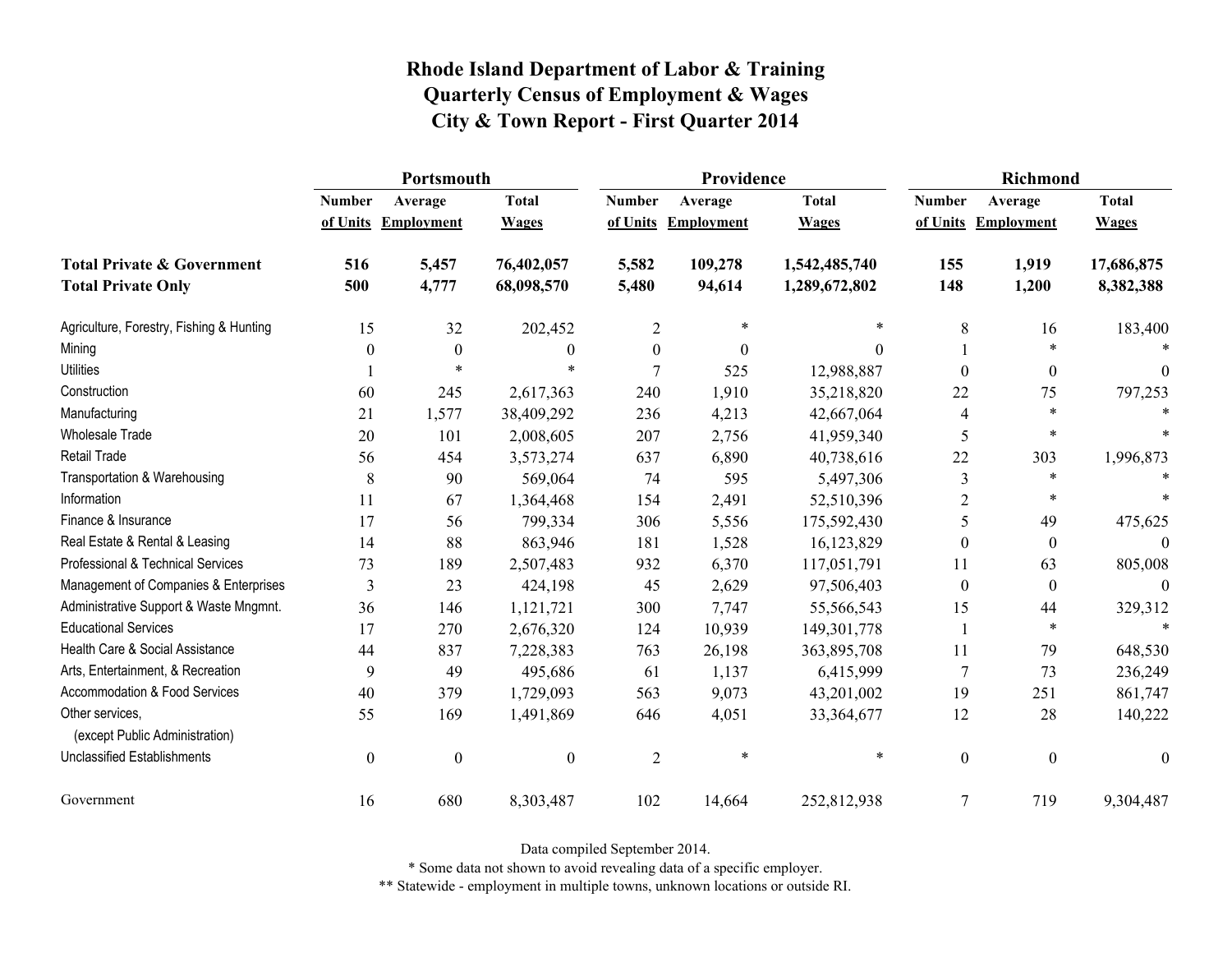|                                                   | <b>Scituate</b>  |                     |                  |                  | Smithfield        |                  | <b>South Kingstown</b> |                     |                  |
|---------------------------------------------------|------------------|---------------------|------------------|------------------|-------------------|------------------|------------------------|---------------------|------------------|
|                                                   | <b>Number</b>    | Average             | <b>Total</b>     | <b>Number</b>    | Average           | <b>Total</b>     | <b>Number</b>          | Average             | <b>Total</b>     |
|                                                   |                  | of Units Employment | <b>Wages</b>     | of Units         | <b>Employment</b> | <b>Wages</b>     |                        | of Units Employment | <b>Wages</b>     |
| <b>Total Private &amp; Government</b>             | 265              | 1,526               | 14,649,501       | 848              | 15,044            | 335,236,642      | 991                    | 13,448              | 158,257,889      |
| <b>Total Private Only</b>                         | 252              | 905                 | 6,192,103        | 833              | 14,407            | 326,117,528      | 968                    | 9,453               | 104,205,428      |
| Agriculture, Forestry, Fishing & Hunting          | 10               | 24                  | 117,862          | 4                | $\ast$            | $\ast$           | 17                     | 20                  | 121,503          |
| Mining                                            | $\theta$         | $\mathbf{0}$        | $\theta$         |                  | *                 | $\ast$           |                        | *                   |                  |
| <b>Utilities</b>                                  | $\theta$         | $\theta$            | $\boldsymbol{0}$ | $\boldsymbol{0}$ | $\boldsymbol{0}$  | $\boldsymbol{0}$ | 3                      | $\ast$              |                  |
| Construction                                      | 62               | 154                 | 1,478,321        | 129              | 712               | 9,085,914        | 110                    | 295                 | 3,078,043        |
| Manufacturing                                     | 10               | 20                  | 159,522          | 63               | 1,575             | 23,714,973       | 29                     | 566                 | 15,436,538       |
| Wholesale Trade                                   | 6                | 22                  | 214,089          | 56               | 848               | 17,366,918       | 44                     | 746                 | 17,708,486       |
| Retail Trade                                      | 20               | 175                 | 1,141,290        | 114              | 1,910             | 11,335,623       | 117                    | 1,208               | 9,455,861        |
| Transportation & Warehousing                      | 13               | 8                   | 82,758           | 16               | 132               | 1,311,338        | 14                     | 218                 | 1,219,632        |
| Information                                       | 3                | 23                  | 115,637          | 15               | 210               | 3,985,896        | 20                     | 149                 | 2,496,677        |
| Finance & Insurance                               | 6                | $\ast$              | $\ast$           | 50               | 3,753             | 201,136,093      | 28                     | 273                 | 4,323,976        |
| Real Estate & Rental & Leasing                    | 10               | 17                  | 135,431          | 19               | 64                | 1,123,930        | 22                     | 202                 | 1,009,861        |
| Professional & Technical Services                 | 29               | 94                  | 867,352          | 74               | 330               | 4,601,193        | 115                    | 343                 | 5,819,505        |
| Management of Companies & Enterprises             | $\theta$         | $\theta$            | $\boldsymbol{0}$ | 6                | 90                | 11,178,553       | 4                      | $\ast$              | $\ast$           |
| Administrative Support & Waste Mngmnt.            | 21               | 23                  | 148,496          | 53               | 546               | 6,295,406        | 76                     | 251                 | 2,137,540        |
| <b>Educational Services</b>                       |                  | $\ast$              | $\ast$           | 10               | $\ast$            | $\ast$           | 22                     | 308                 | 2,464,535        |
| Health Care & Social Assistance                   | 25               | 112                 | 584,039          | 71               | 1,534             | 10,804,241       | 114                    | 2,682               | 27,229,108       |
| Arts, Entertainment, & Recreation                 | 3                | $\ast$              | $\ast$           | 15               | 72                | 345,146          | 32                     | 177                 | 1,004,193        |
| Accommodation & Food Services                     | 18               | 159                 | 565,211          | 77               | 1,198             | 5,362,334        | 106                    | 1,260               | 5,108,548        |
| Other services,<br>(except Public Administration) | 15               | 58                  | 410,112          | 60               | 585               | 6,396,839        | 94                     | 715                 | 4,628,441        |
| <b>Unclassified Establishments</b>                | $\boldsymbol{0}$ | $\boldsymbol{0}$    | $\boldsymbol{0}$ | $\boldsymbol{0}$ | $\boldsymbol{0}$  | $\boldsymbol{0}$ | $\boldsymbol{0}$       | $\boldsymbol{0}$    | $\boldsymbol{0}$ |
| Government                                        | 13               | 621                 | 8,457,398        | 15               | 637               | 9,119,114        | 23                     | 3,995               | 54,052,461       |

Data compiled September 2014.

\* Some data not shown to avoid revealing data of a specific employer.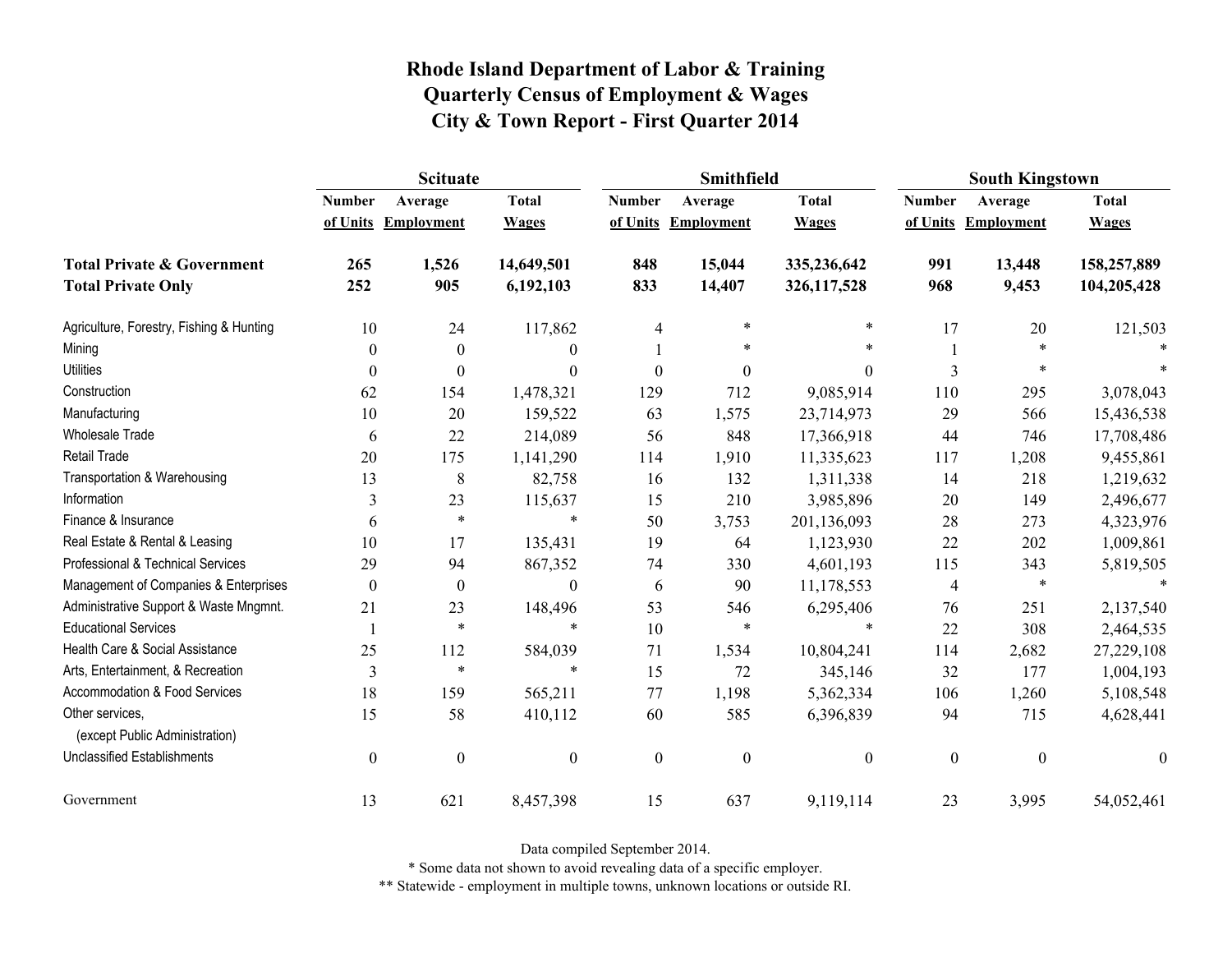|                                                   | <b>Tiverton</b>  |                   |                  |                  | Warren              |                  | Warwick       |                   |              |
|---------------------------------------------------|------------------|-------------------|------------------|------------------|---------------------|------------------|---------------|-------------------|--------------|
|                                                   | <b>Number</b>    | Average           | <b>Total</b>     | <b>Number</b>    | Average             | <b>Total</b>     | <b>Number</b> | Average           | <b>Total</b> |
|                                                   | of Units         | <b>Employment</b> | <b>Wages</b>     |                  | of Units Employment | <b>Wages</b>     | of Units      | <b>Employment</b> | <b>Wages</b> |
| <b>Total Private &amp; Government</b>             | 336              | 2,413             | 21,342,803       | 374              | 3,287               | 28,319,521       | 3,050         | 45,846            | 511,446,840  |
| <b>Total Private Only</b>                         | 321              | 1,896             | 15,905,980       | 367              | 3,133               | 26,405,401       | 3,017         | 41,770            | 444,332,934  |
| Agriculture, Forestry, Fishing & Hunting          | 5                | 18                | 61,202           | $\overline{c}$   | $\boldsymbol{0}$    | $\boldsymbol{0}$ | 3             | $\ast$            |              |
| Mining                                            | $\boldsymbol{0}$ | $\boldsymbol{0}$  | $\mathbf{0}$     | $\boldsymbol{0}$ | $\boldsymbol{0}$    | $\boldsymbol{0}$ | 0             | $\theta$          | $\theta$     |
| <b>Utilities</b>                                  | 2                | $\ast$            | $\ast$           | $\boldsymbol{0}$ | $\boldsymbol{0}$    | $\theta$         | $\Omega$      | $\theta$          | $\theta$     |
| Construction                                      | 40               | 149               | 1,507,280        | 49               | 111                 | 1,226,655        | 277           | 1,657             | 21,941,541   |
| Manufacturing                                     | 13               | 77                | 559,486          | 34               | 608                 | 8,050,637        | 123           | 2,983             | 42,162,121   |
| <b>Wholesale Trade</b>                            | 19               | 86                | 1,124,695        | 17               | 108                 | 1,704,696        | 183           | 1,788             | 26,803,215   |
| <b>Retail Trade</b>                               | 49               | 511               | 5,151,171        | 42               | 298                 | 1,597,382        | 404           | 7,501             | 53,147,069   |
| Transportation & Warehousing                      | 9                | 75                | 384,562          | 5                | 162                 | 923,990          | 72            | 1,873             | 19,927,332   |
| Information                                       | $\overline{2}$   | $\ast$            | $\ast$           | $\overline{4}$   | 46                  | 588,528          | 49            | 531               | 6,670,321    |
| Finance & Insurance                               | 12               | 63                | 845,048          | 14               | 173                 | 1,476,776        | 191           | 2,942             | 51,542,609   |
| Real Estate & Rental & Leasing                    | 5                | 7                 | 84,713           | 9                | 23                  | 156,019          | 110           | 1,017             | 9,673,437    |
| Professional & Technical Services                 | 33               | 72                | 1,289,035        | 32               | 115                 | 1,133,888        | 380           | 1,898             | 26,977,466   |
| Management of Companies & Enterprises             |                  | $\ast$            | $\ast$           | $\mathbf{1}$     | $\ast$              | $\ast$           | 24            | 1,245             | 44,964,451   |
| Administrative Support & Waste Mngmnt.            | 25               | 33                | 297,615          | 25               | 92                  | 560,822          | 213           | 1,825             | 14,570,640   |
| <b>Educational Services</b>                       | $\overline{4}$   | 11                | 51,638           | 5                | 51                  | 462,675          | 38            | 593               | 5,648,873    |
| Health Care & Social Assistance                   | 29               | 330               | 2,651,421        | 36               | 570                 | 5,464,926        | 384           | 8,437             | 82,770,042   |
| Arts, Entertainment, & Recreation                 | $\overline{4}$   | 19                | 48,288           | 6                | 50                  | 212,391          | 37            | 413               | 2,554,345    |
| <b>Accommodation &amp; Food Services</b>          | 32               | 332               | 1,135,232        | 42               | 583                 | 1,934,739        | 255           | 5,363             | 22,570,529   |
| Other services,<br>(except Public Administration) | 37               | 104               | 501,039          | 44               | 141                 | 901,585          | 271           | 1,693             | 12,374,154   |
| <b>Unclassified Establishments</b>                | $\boldsymbol{0}$ | $\boldsymbol{0}$  | $\boldsymbol{0}$ | $\boldsymbol{0}$ | $\boldsymbol{0}$    | $\boldsymbol{0}$ | 3             | $\ast$            |              |
| Government                                        | 15               | 517               | 5,436,823        | $\tau$           | 154                 | 1,914,120        | 33            | 4,076             | 67,113,906   |

Data compiled September 2014.

\* Some data not shown to avoid revealing data of a specific employer.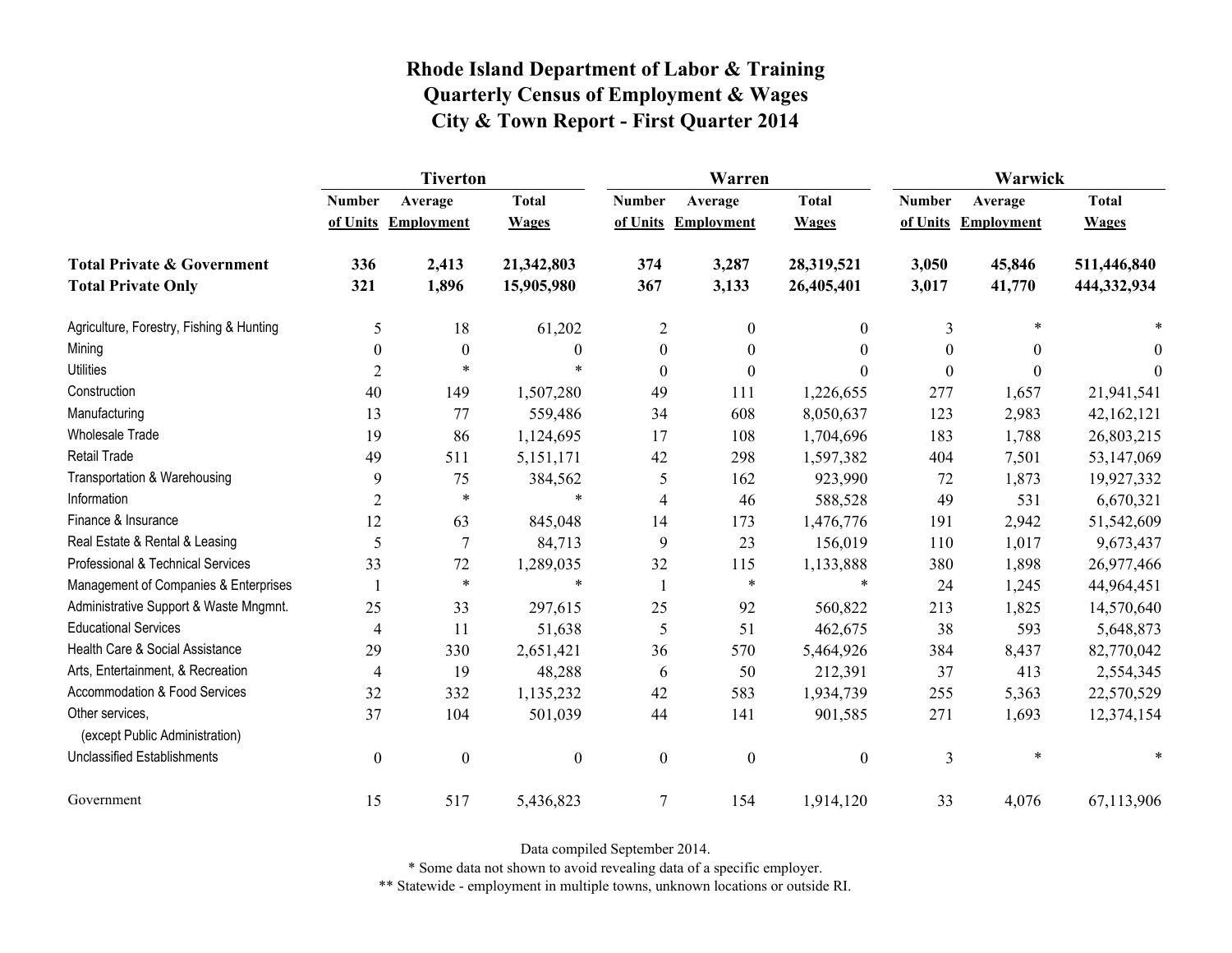|                                                   | Westerly         |                  |                  |                  | <b>West Greenwich</b> |                  |                  | <b>West Warwick</b> |              |  |
|---------------------------------------------------|------------------|------------------|------------------|------------------|-----------------------|------------------|------------------|---------------------|--------------|--|
|                                                   | <b>Number</b>    | Average          | <b>Total</b>     | <b>Number</b>    | Average               | <b>Total</b>     | <b>Number</b>    | Average             | <b>Total</b> |  |
|                                                   | of Units         | Employment       | <b>Wages</b>     |                  | of Units Employment   | <b>Wages</b>     |                  | of Units Employment | <b>Wages</b> |  |
| <b>Total Private &amp; Government</b>             | 843              | 8,965            | 85,018,591       | 193              | 3,097                 | 69,769,616       | 589              | 7,702               | 90,715,297   |  |
| <b>Total Private Only</b>                         | 825              | 7,867            | 71,428,398       | 183              | 2,703                 | 64,878,840       | 574              | 6,621               | 76,390,593   |  |
| Agriculture, Forestry, Fishing & Hunting          | $\overline{2}$   | $\ast$           | $\ast$           |                  | $\ast$                |                  | $\boldsymbol{0}$ | $\Omega$            | $\theta$     |  |
| Mining                                            | $\overline{2}$   | $\ast$           |                  |                  | *                     |                  | $\theta$         |                     | $\Omega$     |  |
| <b>Utilities</b>                                  |                  | $\ast$           | $\ast$           | $\theta$         | $\boldsymbol{0}$      | $\theta$         | $\boldsymbol{0}$ | $\Omega$            | $\Omega$     |  |
| Construction                                      | 87               | 237              | 2,647,747        | 38               | 101                   | 1,050,290        | 66               | 164                 | 1,685,693    |  |
| Manufacturing                                     | 28               | 506              | 6,009,598        | 9                | 1,038                 | 42,907,271       | 27               | 1,335               | 17,851,473   |  |
| <b>Wholesale Trade</b>                            | 25               | 87               | 865,588          | 13               | 248                   | 4,230,671        | 29               | 241                 | 4,998,523    |  |
| Retail Trade                                      | 138              | 1,811            | 11,747,335       | 13               | 87                    | 450,962          | 88               | 865                 | 6,392,733    |  |
| Transportation & Warehousing                      | 10               | 64               | 522,082          | 6                | *                     | $\ast$           | 15               | 477                 | 5,239,649    |  |
| Information                                       | 15               | 128              | 1,941,555        | 4                | $\ast$                | $\ast$           | 11               | $\ast$              |              |  |
| Finance & Insurance                               | 28               | 327              | 5,608,494        | 7                | 23                    | 210,207          | 22               | 519                 | 7,856,815    |  |
| Real Estate & Rental & Leasing                    | 25               | 65               | 528,565          | $\overline{4}$   | $\ast$                | $\ast$           | 21               | 56                  | 454,365      |  |
| Professional & Technical Services                 | 69               | 281              | 3,539,193        | 23               | *                     | $\ast$           | 55               | 143                 | 1,918,706    |  |
| Management of Companies & Enterprises             | 7                | $\ast$           | $\ast$           | $\boldsymbol{0}$ | $\mathbf{0}$          | $\theta$         | 3                | $\ast$              |              |  |
| Administrative Support & Waste Mngmnt.            | 52               | 132              | 1,122,612        | 18               | 126                   | 1,056,452        | 27               | 149                 | 1,067,177    |  |
| <b>Educational Services</b>                       | 9                | 71               | 329,670          | $\overline{2}$   | $\ast$                | $\ast$           | 11               | 57                  | 289,275      |  |
| Health Care & Social Assistance                   | 114              | 1,929            | 18,857,704       | 12               | 130                   | 794,373          | 55               | 636                 | 5,115,232    |  |
| Arts, Entertainment, & Recreation                 | 32               | 332              | 1,837,781        | $\overline{2}$   | $\ast$                | $\ast$           | 11               | 25                  | 170,315      |  |
| Accommodation & Food Services                     | 103              | 1,284            | 5,956,991        | 20               | $\ast$                | $\ast$           | 66               | 734                 | 2,561,475    |  |
| Other services.<br>(except Public Administration) | 78               | 278              | 1,736,764        | 10               | 18                    | 139,791          | 67               | 277                 | 1,846,255    |  |
| <b>Unclassified Establishments</b>                | $\boldsymbol{0}$ | $\boldsymbol{0}$ | $\boldsymbol{0}$ | $\boldsymbol{0}$ | $\boldsymbol{0}$      | $\boldsymbol{0}$ | $\boldsymbol{0}$ | $\boldsymbol{0}$    | $\theta$     |  |
| Government                                        | 18               | 1,098            | 13,590,193       | 10               | 394                   | 4,890,776        | 15               | 1,081               | 14,324,704   |  |

Data compiled September 2014.

\* Some data not shown to avoid revealing data of a specific employer.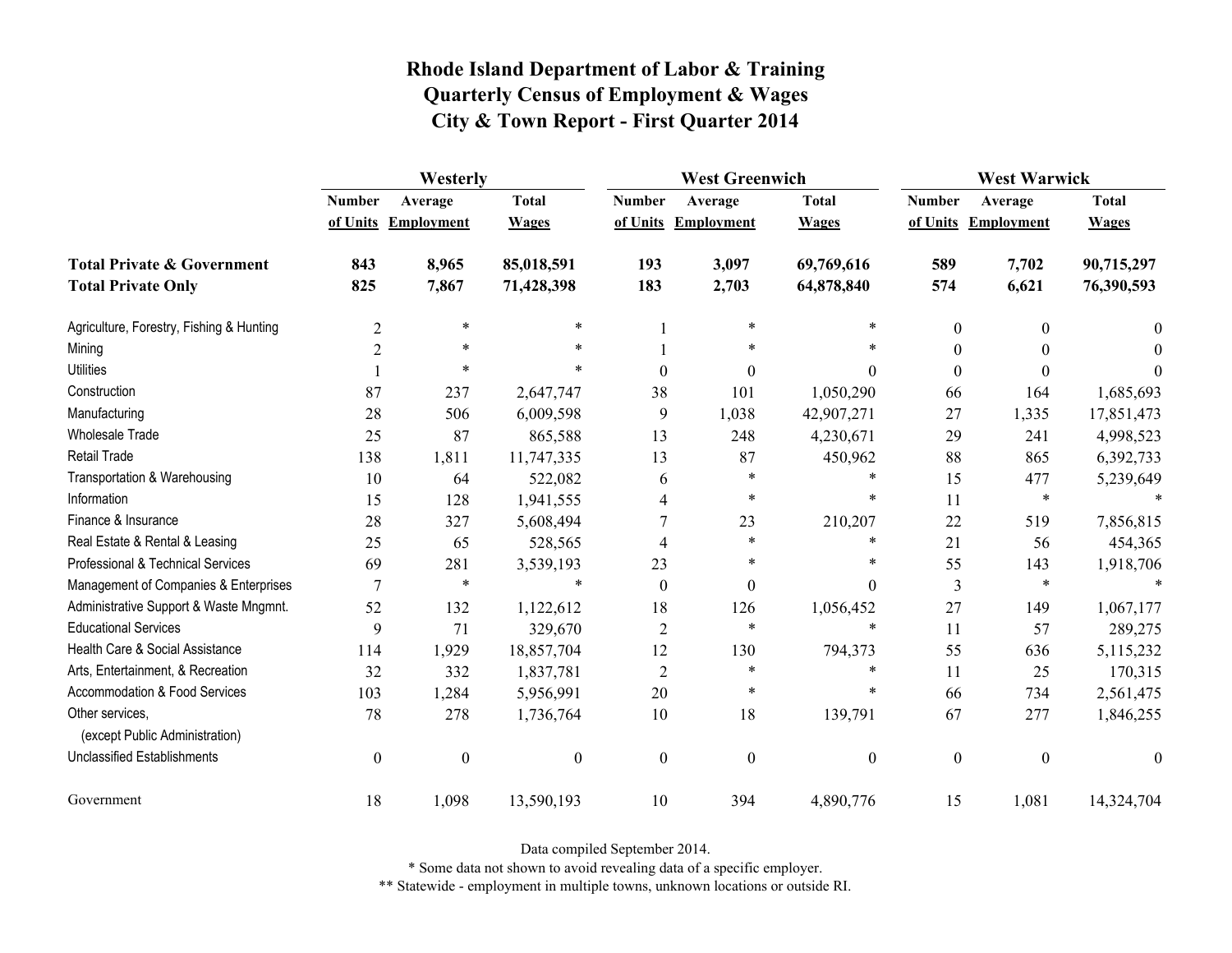|                                          |                  | Woonsocket        |              | Statewide **  |                   |              |  |
|------------------------------------------|------------------|-------------------|--------------|---------------|-------------------|--------------|--|
|                                          | <b>Number</b>    | Average           | <b>Total</b> | <b>Number</b> | Average           | <b>Total</b> |  |
|                                          | of Units         | <b>Employment</b> | <b>Wages</b> | of Units      | <b>Employment</b> | <b>Wages</b> |  |
| <b>Total Private &amp; Government</b>    | 841              | 14,197            | 321,403,458  | 3,974         | 8,836             | 171,375,704  |  |
| <b>Total Private Only</b>                | 821              | 12,730            | 302,014,075  | 3,968         | 8,763             | 169,635,219  |  |
| Agriculture, Forestry, Fishing & Hunting | $\boldsymbol{0}$ | $\boldsymbol{0}$  | 0            | 1             | $\ast$            |              |  |
| Mining                                   | $\boldsymbol{0}$ | $\boldsymbol{0}$  | $\theta$     | 1             | *                 |              |  |
| <b>Utilities</b>                         | $\mathbf{1}$     | $\ast$            | $\ast$       | 3             | $\ast$            | $\ast$       |  |
| Construction                             | 53               | 284               | 2,983,842    | 289           | 509               | 7,261,426    |  |
| Manufacturing                            | 51               | 937               | 10,705,437   | 43            | 61                | 1,167,757    |  |
| <b>Wholesale Trade</b>                   | 40               | 406               | 6,092,420    | 1,328         | 2,189             | 58, 397, 287 |  |
| Retail Trade                             | 119              | 1,289             | 10,429,265   | 86            | $\ast$            |              |  |
| Transportation & Warehousing             | 15               | $\ast$            | *            | 49            | 110               | 1,681,464    |  |
| Information                              | 9                | 46                | 315,030      | 221           | 449               | 10,517,987   |  |
| Finance & Insurance                      | 25               | 182               | 2,029,834    | 181           | 544               | 16,279,433   |  |
| Real Estate & Rental & Leasing           | 31               | 135               | 1,123,599    | 45            | 172               | 2,428,928    |  |
| Professional & Technical Services        | 86               | 513               | 10,878,784   | 772           | $\ast$            |              |  |
| Management of Companies & Enterprises    | 14               | $\ast$            | $\ast$       | 60            | 236               | 4,354,719    |  |
| Administrative Support & Waste Mngmnt.   | 37               | 235               | 1,769,980    | 480           | 2,037             | 22,026,438   |  |
| <b>Educational Services</b>              | 12               | 340               | 2,850,585    | 97            | 171               | 1,709,070    |  |
| Health Care & Social Assistance          | 133              | 4,097             | 34,495,080   | 81            | $\ast$            |              |  |
| Arts, Entertainment, & Recreation        | 9                | 97                | 410,682      | 21            | 21                | 326,160      |  |
| Accommodation & Food Services            | 97               | 1,022             | 3,637,243    | 25            | 83                | 790,339      |  |
| Other services,                          | 88               | 318               | 1,752,840    | 105           | 142               | 2,903,454    |  |
| (except Public Administration)           |                  |                   |              |               |                   |              |  |
| <b>Unclassified Establishments</b>       | $\mathbf{1}$     | $\ast$            | $\ast$       | 80            | 51                | 708,901      |  |
| Government                               | 20               | 1,467             | 19,389,383   | 6             | 73                | 1,740,485    |  |

Data compiled September 2014.

\* Some data not shown to avoid revealing data of a specific employer.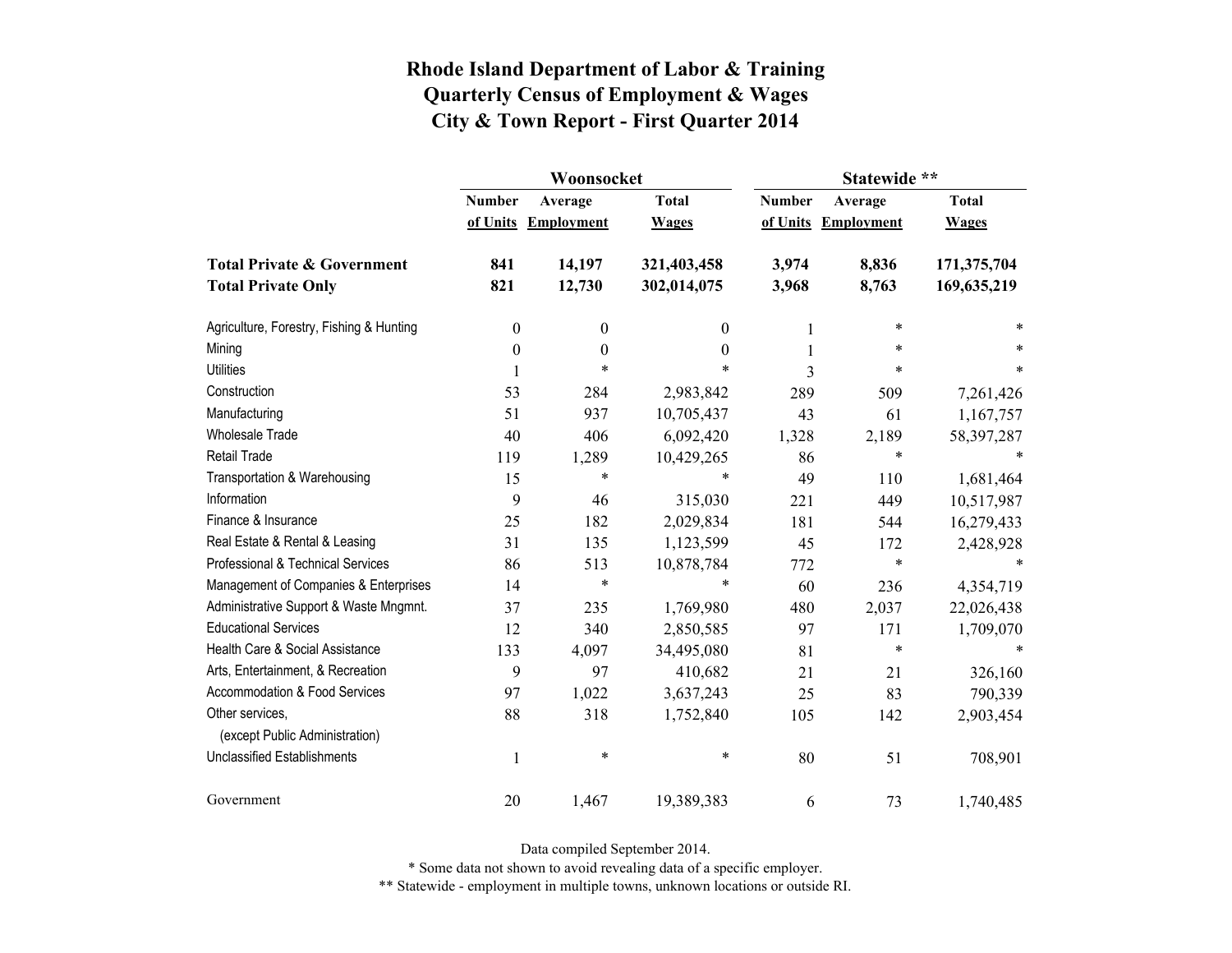|                                                   | <b>Bristol County</b> |                   |                  |               | <b>Kent County</b> |              |                | <b>Newport County</b> |              |  |
|---------------------------------------------------|-----------------------|-------------------|------------------|---------------|--------------------|--------------|----------------|-----------------------|--------------|--|
|                                                   | <b>Number</b>         | Average           | <b>Total</b>     | <b>Number</b> | Average            | <b>Total</b> | <b>Number</b>  | Average               | <b>Total</b> |  |
|                                                   | of Units              | <b>Employment</b> | <b>Wages</b>     | of Units      | <b>Employment</b>  | <b>Wages</b> | of Units       | <b>Employment</b>     | <b>Wages</b> |  |
| <b>Total Private &amp; Government</b>             | 1,403                 | 13,560            | 127,459,494      | 5,296         | 71,715             | 821,330,469  | 3,183          | 35,013                | 433,702,374  |  |
| <b>Total Private Only</b>                         | 1,369                 | 11,476            | 99,108,574       | 5,207         | 64,236             | 712,897,829  | 3,083          | 27,619                | 288,321,360  |  |
| Agriculture, Forestry, Fishing & Hunting          | 5                     | $\mathbf{0}$      | $\mathbf{0}$     | 8             | 26                 | 100,412      | 39             | 112                   | 793,048      |  |
| Mining                                            | $\boldsymbol{0}$      | $\boldsymbol{0}$  | $\boldsymbol{0}$ |               | $\ast$             | $\ast$       | $\sqrt{2}$     |                       |              |  |
| <b>Utilities</b>                                  |                       | $\ast$            | $\ast$           |               | $\ast$             | *            | $\overline{4}$ | 34                    | 985,858      |  |
| Construction                                      | 172                   | 485               | 5,622,762        | 549           | 2,499              | 34,517,270   | 299            | 1,211                 | 13,439,669   |  |
| Manufacturing                                     | 101                   | 1,647             | 19,033,020       | 222           | 6,234              | 118,256,963  | 85             | 2,171                 | 49,777,366   |  |
| Wholesale Trade                                   | 72                    | 294               | 6,207,202        | 307           | 2,671              | 45,824,319   | 120            | 481                   | 7,909,913    |  |
| <b>Retail Trade</b>                               | 136                   | 1,199             | 7,524,304        | 668           | 10,937             | 78, 277, 282 | 427            | 3,843                 | 27,746,485   |  |
| Transportation & Warehousing                      | 13                    | 179               | 1,041,464        | 107           | 2,757              | 28,212,516   | 74             | 511                   | 3,597,613    |  |
| Information                                       | 27                    | 103               | 1,514,075        | 90            | 1,464              | 25,448,698   | 55             | 594                   | 9,194,461    |  |
| Finance & Insurance                               | 55                    | 514               | 5,729,615        | 294           | 3,845              | 65,735,846   | 112            | 901                   | 13,703,434   |  |
| Real Estate & Rental & Leasing                    | 36                    | 108               | 858,168          | 183           | 1,280              | 12,690,596   | 116            | 529                   | 5,340,037    |  |
| Professional & Technical Services                 | 146                   | 349               | 4,708,116        | 637           | 3,502              | 53,993,747   | 403            | 2,880                 | 47,522,147   |  |
| Management of Companies & Enterprises             | 8                     | 46                | 524,471          | 40            | 1,515              | 49,351,307   | 20             | 494                   | 7,420,822    |  |
| Administrative Support & Waste Mngmnt.            | 86                    | 258               | 1,855,933        | 363           | 2,469              | 20,173,174   | 241            | 676                   | 5,830,546    |  |
| <b>Educational Services</b>                       | 34                    | 1,581             | 16,609,311       | 77            | 1,491              | 13,416,719   | 51             | 1,219                 | 13,529,126   |  |
| Health Care & Social Assistance                   | 147                   | 2,237             | 16,876,399       | 628           | 12,000             | 111,893,176  | 259            | 4,342                 | 37,960,760   |  |
| Arts, Entertainment, & Recreation                 | 32                    | 309               | 2,372,583        | 67            | 578                | 3,409,651    | 85             | 917                   | 7,115,265    |  |
| Accommodation & Food Services                     | 122                   | 1,541             | 5,308,003        | 471           | 8,397              | 33,683,735   | 360            | 5,211                 | 25,421,974   |  |
| Other services,<br>(except Public Administration) | 176                   | 625               | 3,309,957        | 491           | 2,556              | 17,717,915   | 329            | 1,485                 | 10,999,594   |  |
| <b>Unclassified Establishments</b>                | $\boldsymbol{0}$      | $\boldsymbol{0}$  | $\boldsymbol{0}$ | 3             | 6                  | 24,004       | $\overline{2}$ | $\ast$                | $\ast$       |  |
| Government                                        | 34                    | 2,084             | 28,350,920       | 89            | 7,629              | 108,432,640  | 100            | 7,394                 | 145,381,014  |  |

Data compiled September 2014.

\* Some data not shown to avoid revealing data of a specific employer.